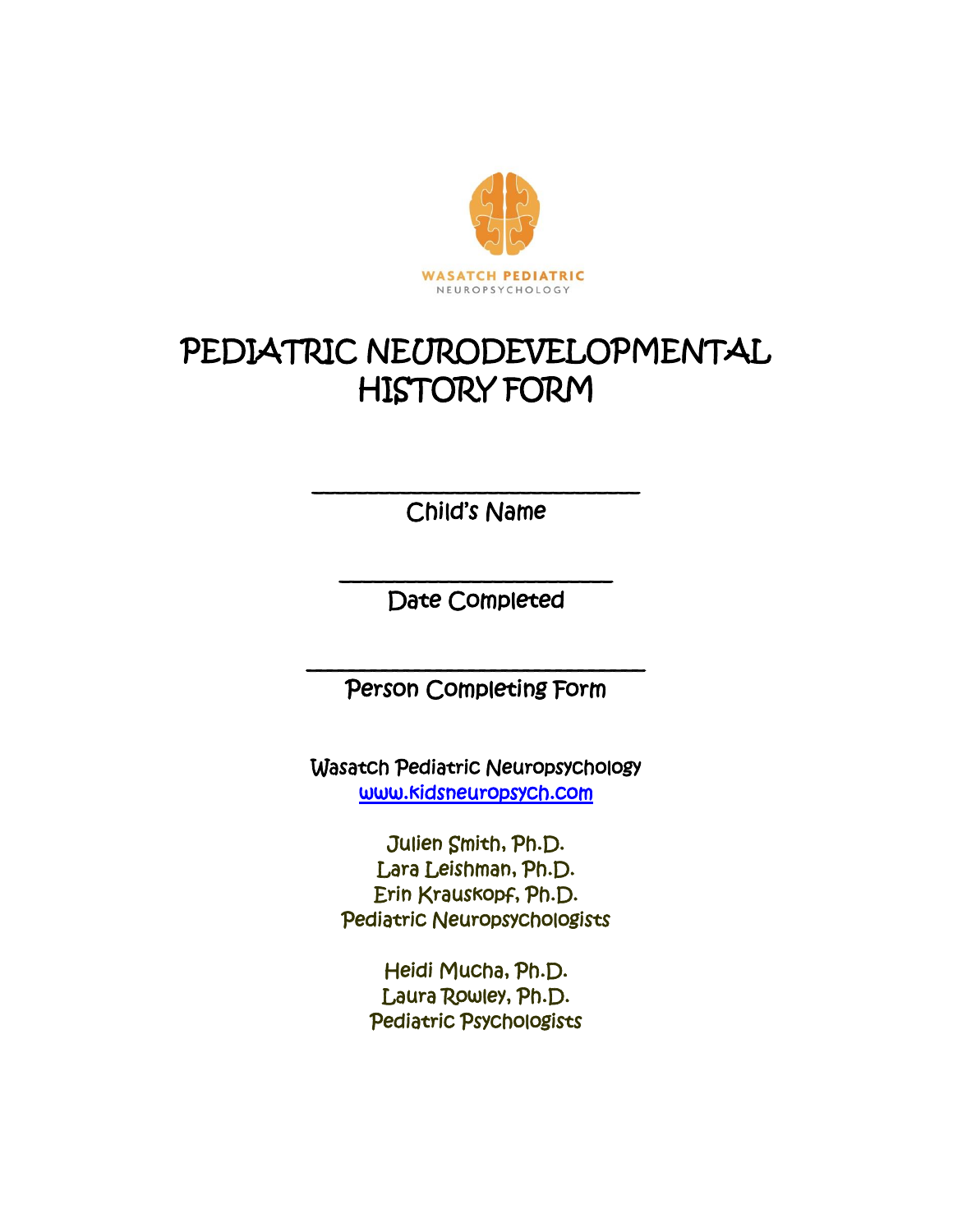| Gender ______________ Preferred Pronouns_____________ Birth Date _____________ Current Age ____________                                                                                                                                                                                                                                |
|----------------------------------------------------------------------------------------------------------------------------------------------------------------------------------------------------------------------------------------------------------------------------------------------------------------------------------------|
|                                                                                                                                                                                                                                                                                                                                        |
| Child presently lives with:<br>______ Biological Mo <del>t</del> her<br>Father/Step Parent<br>_______ Biological Paren <del>t</del> s<br>______ Biological Father<br>Mother/Step Parent<br>_______ Adoptive Parent(s)   ______ Foster Parents    ______ Other_______________                                                           |
|                                                                                                                                                                                                                                                                                                                                        |
| What are you hoping to learn and understand about your child by having an evaluation completed?                                                                                                                                                                                                                                        |
| What Changes are you hoping to make (or what development are you hoping to encourage) in your Child                                                                                                                                                                                                                                    |
| Address/phone number: Address and the set of the set of the set of the set of the set of the set of the set of the set of the set of the set of the set of the set of the set of the set of the set of the set of the set of t<br>List any professionals to whom you would like the final report sent:<br>Address<br>Name<br>Phone/Fax |
|                                                                                                                                                                                                                                                                                                                                        |

 $\circ$  Please sign release of information for each party to whom you want information released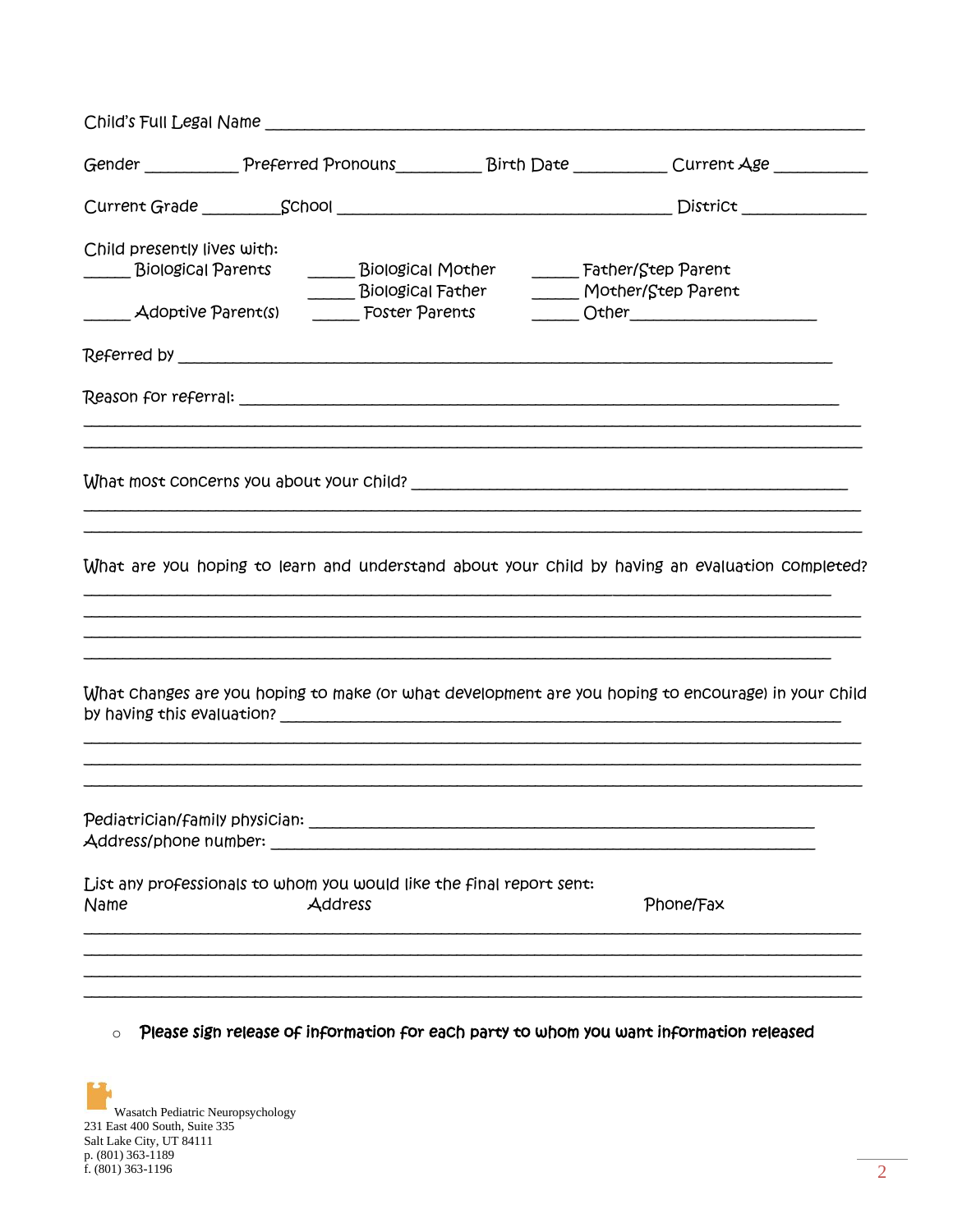# SECTION I. FAMILY AND SOCIAL HISTORY

| Marital status of primary Caregiver(s):                                |                                                                                                                                                                        |
|------------------------------------------------------------------------|------------------------------------------------------------------------------------------------------------------------------------------------------------------------|
| Single                                                                 | Separated<br>How long?                                                                                                                                                 |
| _____ Married How long? _______                                        | <b>Divorced</b><br>How long?                                                                                                                                           |
| Cohabitating How Iong?                                                 |                                                                                                                                                                        |
|                                                                        | Age:                                                                                                                                                                   |
| Education:                                                             |                                                                                                                                                                        |
|                                                                        | Highest grade completed _____________ (1-12) High school graduate/GED (circle one)<br>Attended college __________Highest degree awarded ______________________________ |
|                                                                        |                                                                                                                                                                        |
|                                                                        | Current employment the contract of the contract of the Hours/wk                                                                                                        |
| Education:                                                             |                                                                                                                                                                        |
|                                                                        | Highest grade completed _____________ (1-12) High school graduate/GED (circle one)                                                                                     |
|                                                                        | Attended college _________Highest degree awarded _______________________________                                                                                       |
|                                                                        |                                                                                                                                                                        |
|                                                                        |                                                                                                                                                                        |
|                                                                        |                                                                                                                                                                        |
| Education:                                                             |                                                                                                                                                                        |
|                                                                        | Highest grade completed _____________ (1-12) High school graduate/GED (circle one)<br>Attended college _________Highest degree awarded _______________________________ |
|                                                                        |                                                                                                                                                                        |
|                                                                        |                                                                                                                                                                        |
|                                                                        | Adoptive/Step/Foster Parent: Adoptive/Step/Foster Parent:                                                                                                              |
| Education:                                                             |                                                                                                                                                                        |
|                                                                        | Highest grade completed _____________ (1-12) High school graduate/GED (circle one)                                                                                     |
| Attended college __________Highest degree awarded _______              |                                                                                                                                                                        |
|                                                                        |                                                                                                                                                                        |
|                                                                        |                                                                                                                                                                        |
| Additional children in the family (please include step/half siblings): |                                                                                                                                                                        |
| Name<br>Age                                                            | Medical, social or school problems?                                                                                                                                    |
|                                                                        |                                                                                                                                                                        |
|                                                                        |                                                                                                                                                                        |
|                                                                        |                                                                                                                                                                        |
|                                                                        |                                                                                                                                                                        |

What languages are spoken in the home? \_\_\_\_\_\_\_\_\_\_\_\_\_\_\_\_\_\_\_\_\_\_\_\_\_\_\_\_\_\_\_\_\_\_\_\_\_\_\_\_\_\_\_\_\_\_\_\_\_\_\_\_\_\_\_\_\_

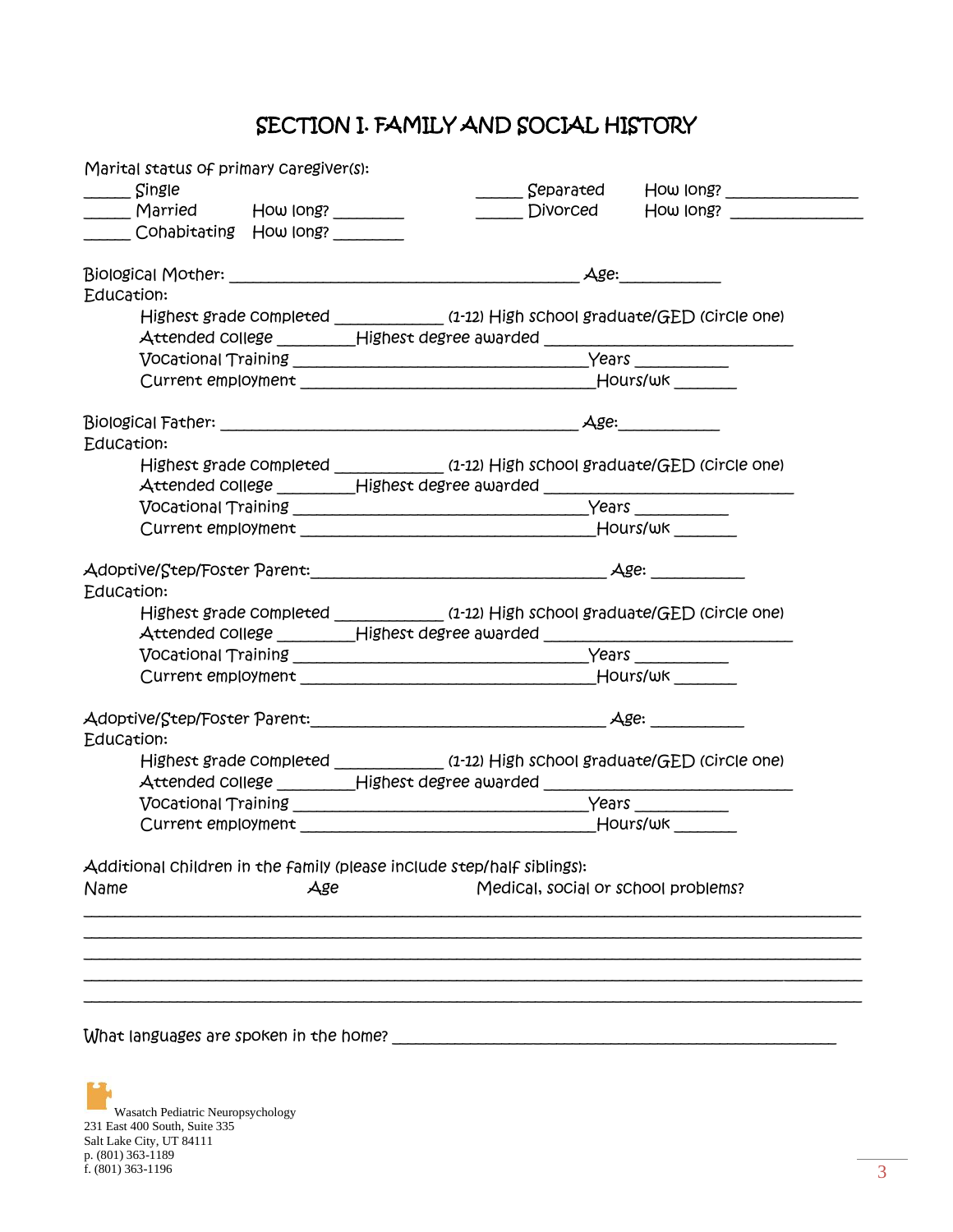### For the child's biological relatives, mark who has a history of the following?

M = Mother, F = Father, S = Sister, B = Brother, GM = Grandmother, GF = Grandfather, U = Uncle, A = Aunt, C = Cousin

| Mother's side of family                 | Father's side of family                 |
|-----------------------------------------|-----------------------------------------|
| Learning/School problems                | Learning/School problems                |
| <b>Behavior problems</b>                | <b>Behavior problems</b>                |
| Attention/concentration problems        | Attention/concentration problems        |
| <b>Hyperactivity</b>                    | <b>Hyperactivity</b>                    |
| Anxiety                                 | Anxiety                                 |
| Obsessive-Compulsive Disorder           | Obsessive-Compulsive Disorder           |
| Depression                              | Depression                              |
| AICOholism/Drug Abuse                   | AICOholism/Drug Abuse                   |
| Developmental Disability                | Developmental Disability                |
| Intellectual Disability                 | Intellectual Disability                 |
| Autism/Pervasive Developmental Disorder | Autism/Pervasive Developmental Disorder |
| <b>Bipolar Disorder</b>                 | <b>Bipolar Disorder</b>                 |
| Psychotic/Thought Disorder              | Psychotic/Thought Disorder              |
| Seizure Disorder                        | Seizure Disorder                        |
| Genetic Disorder                        | Genetic Disorder                        |
| Head Injury                             | Head Injury                             |
| Metabolic Disease                       | Metabolic Disease                       |
| Other neurologic condition              | Other neurologic condition              |
|                                         |                                         |

Have any of your child's biological relatives experienced problems similar to those your child is currently experiencing? If so, please describe

### SECTION II: ADOPTION ADDENDUM

\_\_\_\_\_\_\_\_\_\_\_\_\_\_\_\_\_\_\_\_\_\_\_\_\_\_\_\_\_\_\_\_\_\_\_\_\_\_\_\_\_\_\_\_\_\_\_\_\_\_\_\_\_\_\_\_\_\_\_\_\_\_\_\_\_\_\_\_\_\_\_\_\_\_\_\_\_\_\_\_\_\_\_\_\_\_\_\_\_\_\_\_\_\_\_\_\_\_\_\_ \_\_\_\_\_\_\_\_\_\_\_\_\_\_\_\_\_\_\_\_\_\_\_\_\_\_\_\_\_\_\_\_\_\_\_\_\_\_\_\_\_\_\_\_\_\_\_\_\_\_\_\_\_\_\_\_\_\_\_\_\_\_\_\_\_\_\_\_\_\_\_\_\_\_\_\_\_\_\_\_\_\_\_\_\_\_\_\_\_\_\_\_\_\_\_\_\_\_\_\_ \_\_\_\_\_\_\_\_\_\_\_\_\_\_\_\_\_\_\_\_\_\_\_\_\_\_\_\_\_\_\_\_\_\_\_\_\_\_\_\_\_\_\_\_\_\_\_\_\_\_\_\_\_\_\_\_\_\_\_\_\_\_\_\_\_\_\_\_\_\_\_\_\_\_\_\_\_\_\_\_\_\_\_\_\_\_\_\_\_\_\_\_\_\_\_\_\_\_\_\_

| Is this an open adoption? Yes No |     |     |                                                  |  |
|----------------------------------|-----|-----|--------------------------------------------------|--|
| Any failed adoptions? Yes        |     | No. | If yes, list reason                              |  |
| Foster placements?               | Yes | No  | Please list approximate length of each placement |  |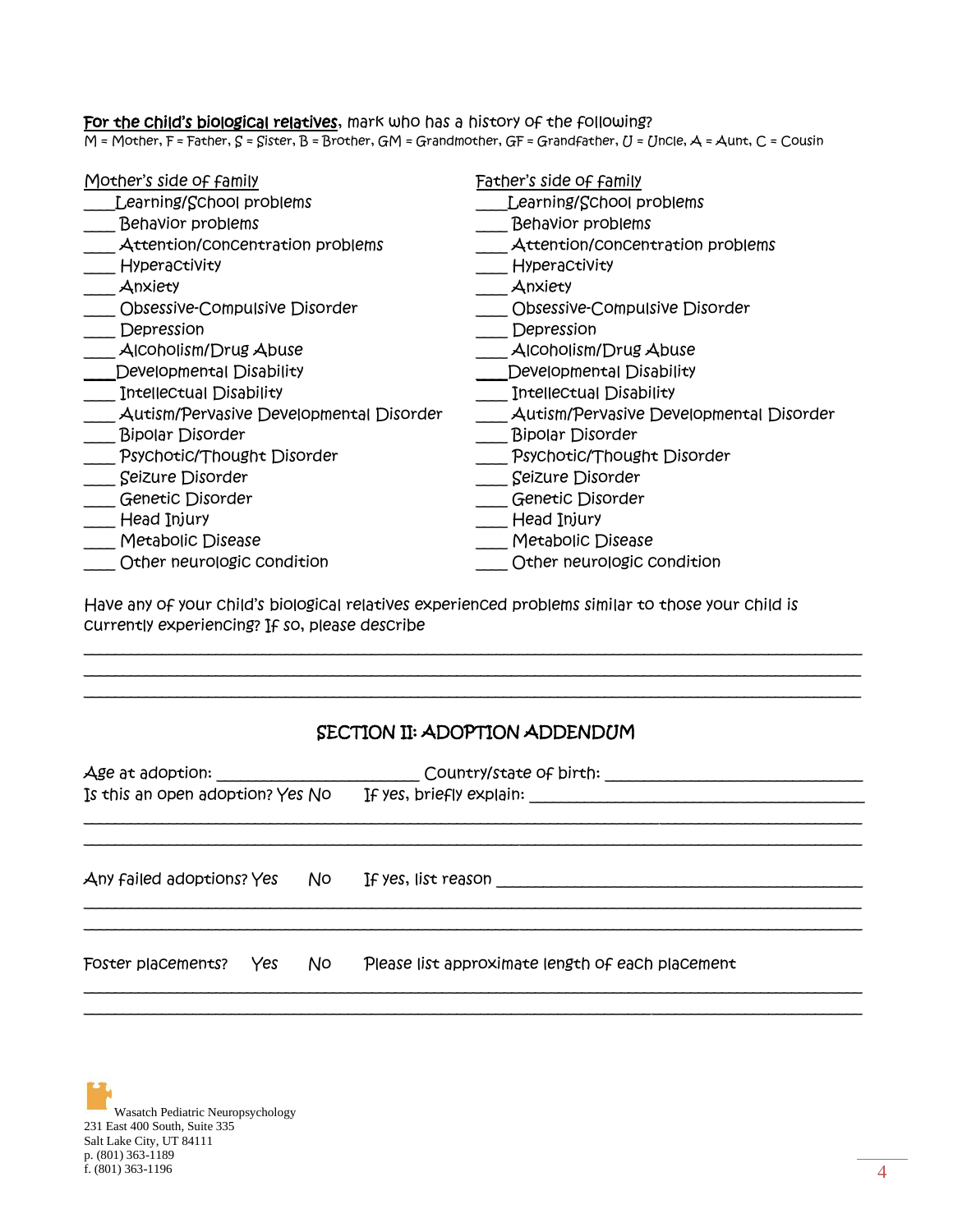Please describe any concerns related to your child's adjustment to his/her adoption:

| Please check all that apply to your adopted child:                                                                     |                                                                                                        |
|------------------------------------------------------------------------------------------------------------------------|--------------------------------------------------------------------------------------------------------|
| Difficulty with bonding/attachment<br>Difficulty with eye contact<br>Social Withdrawal<br>Over-friendly with strangers | Better behaved outside the home<br>Excessive reaction to minor events<br>Indifferent to family members |
|                                                                                                                        | SECTION III: PSYCHOSOCIAL HISTORY                                                                      |

\_\_\_\_\_\_\_\_\_\_\_\_\_\_\_\_\_\_\_\_\_\_\_\_\_\_\_\_\_\_\_\_\_\_\_\_\_\_\_\_\_\_\_\_\_\_\_\_\_\_\_\_\_\_\_\_\_\_\_\_\_\_\_\_\_\_\_\_\_\_\_\_\_\_\_\_\_\_\_\_\_\_\_\_\_\_\_\_\_\_\_\_\_\_\_\_\_\_\_\_

Describe fathers and/or step/foster father's personality:

Describe fathers and/or step/foster father's relationship with patient:

Describe mothers and/or step/foster mother's personality:

Describe mothers and/or step/foster mother's relationship with patient:

Do you and your partner/other caregiver agree on the parenting style for this child? Yes No Please explain briefly:

Describe any problems between patient and siblings:

Describe overall, general family relationships:

Have there been any abuse issues for the child? (neglect, emotional, physical, sexual) Yes No Please explain briefly: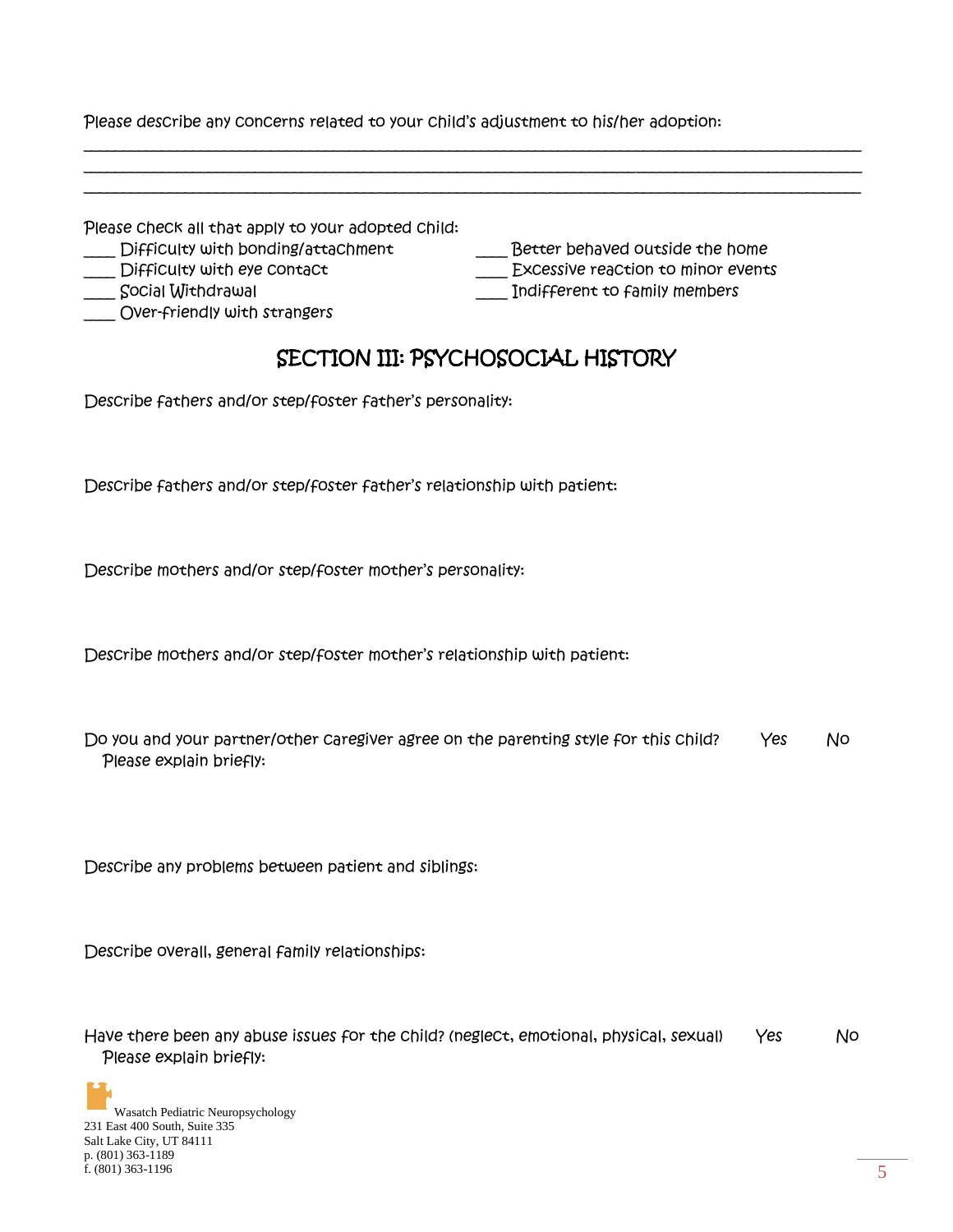# SECTION IV: PREGNANCY AND BIRTH HISTORY

1. How many weeks did pregnancy last (normal 38-42 weeks):

#### (If the child was premature, please completed Section XIV: Prematurity and Newborn Intensive Care Addendum)

2. Please list any medications taken during pregnancy (include vitamins, all prescription drugs and over the-counter drugs)

| Medication |                          | Months Take (of 9)                                                                                                                                    | Dose                              | Reasons for taking Medication                            |    |
|------------|--------------------------|-------------------------------------------------------------------------------------------------------------------------------------------------------|-----------------------------------|----------------------------------------------------------|----|
|            |                          |                                                                                                                                                       |                                   |                                                          |    |
|            |                          |                                                                                                                                                       |                                   |                                                          |    |
|            |                          |                                                                                                                                                       |                                   |                                                          |    |
|            |                          |                                                                                                                                                       |                                   |                                                          |    |
| 3.         |                          | Was alcohol consumed during pregnancy?                                                                                                                |                                   | Yes                                                      | No |
| 4.         |                          | Was there smoking or tobacco used during pregnancy                                                                                                    |                                   | Yes                                                      | No |
| 5.         |                          | Were any other drugs (not prescribed) used during pregnancy?<br>If yes, please describe the drug(s) and how often:                                    |                                   | Yes                                                      | No |
| 6.         |                          | Were there any illnesses during pregnancy?                                                                                                            |                                   | Yes                                                      | No |
| 7.         | If yes, please describe: | Were there any traumas during pregnancy?                                                                                                              |                                   | Yes                                                      | No |
| 8.         |                          | Was an amniocentesis done during pregnancy?<br>If yes, please describe results:                                                                       |                                   | Yes                                                      | No |
| 9.         |                          | Was there any exposure to chemical, toxic substances, or<br>people with infections during the pregnancy? If yes, describe:                            |                                   | Yes                                                      | No |
| 10.        | after birth?             | Were there any difficulties in the child during or immediately<br>If yes, please complete Section XV: Prematurity and Newborn Intensive Care Addendum |                                   | Yes                                                      | No |
| 11.        | Results:<br>Pass         | Was your child's hearing screened at birth?<br>Referred                                                                                               |                                   | Yes                                                      | No |
| 12.        |                          | Did your child nurse or was he/she bottle fed?<br>Were there any difficulties with:                                                                   | latChing on<br>loud/sloppy eating | coordinating suck/breathe swallow<br>tiring easily/early |    |
|            |                          |                                                                                                                                                       |                                   |                                                          |    |
|            |                          |                                                                                                                                                       |                                   |                                                          |    |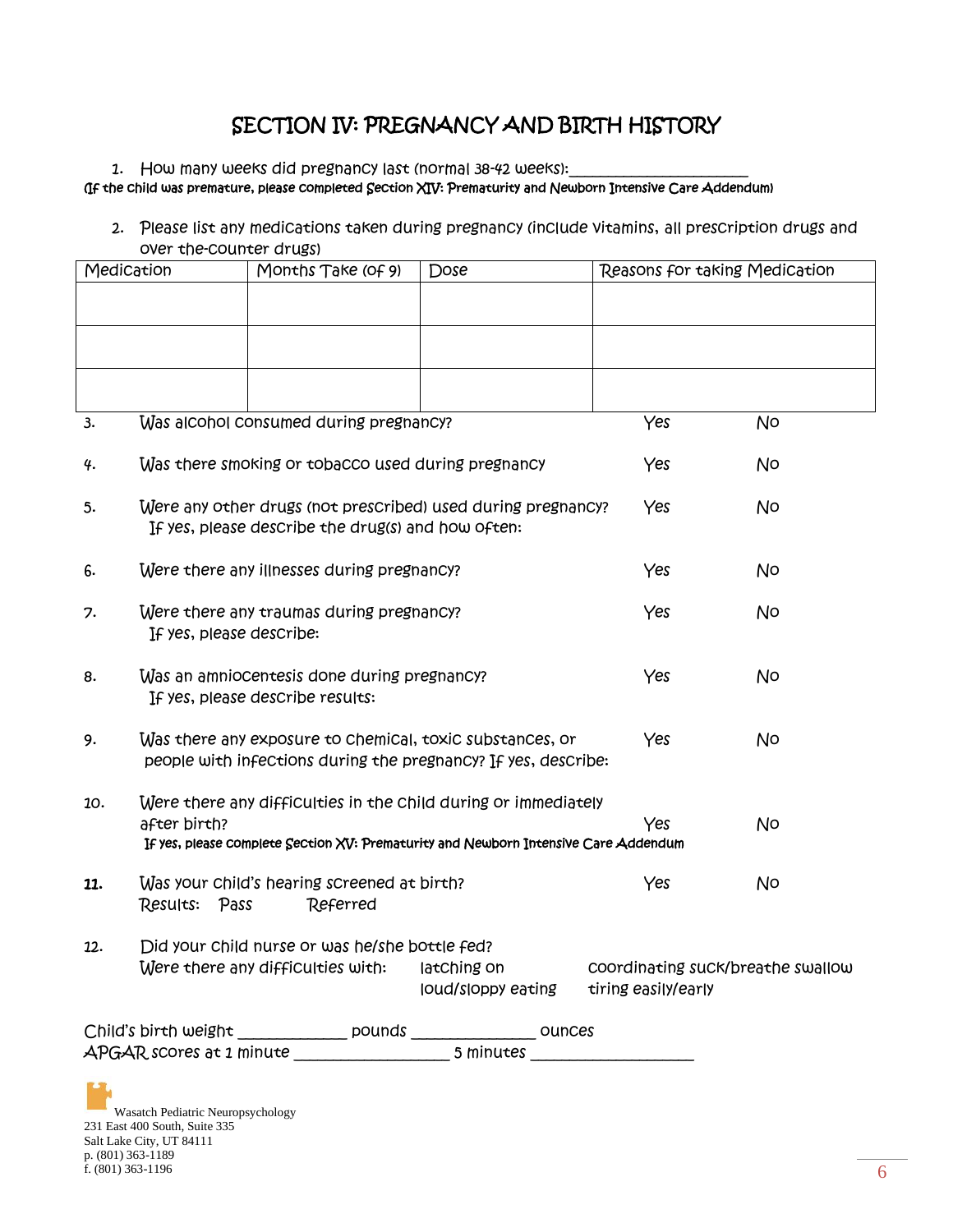# SECTION V: DEVELOPMENTAL PROGRESSION

At what point did you become concerned about your child's development and/or behavior, and why? \_\_\_\_\_\_\_\_\_\_\_\_\_\_\_\_\_\_\_\_\_\_\_\_\_\_\_\_\_\_\_\_\_\_\_\_\_\_\_\_\_\_\_\_\_\_\_\_\_\_\_\_\_\_\_\_\_\_\_\_\_\_\_\_\_\_\_\_\_\_\_\_\_\_\_\_\_\_\_\_\_\_\_\_\_\_\_\_\_\_\_\_\_\_\_\_\_\_\_\_

\_\_\_\_\_\_\_\_\_\_\_\_\_\_\_\_\_\_\_\_\_\_\_\_\_\_\_\_\_\_\_\_\_\_\_\_\_\_\_\_\_\_\_\_\_\_\_\_\_\_\_\_\_\_\_\_\_\_\_\_\_\_\_\_\_\_\_\_\_\_\_\_\_\_\_\_\_\_\_\_\_\_\_\_\_\_\_\_\_\_\_\_\_\_\_\_\_\_\_\_ \_\_\_\_\_\_\_\_\_\_\_\_\_\_\_\_\_\_\_\_\_\_\_\_\_\_\_\_\_\_\_\_\_\_\_\_\_\_\_\_\_\_\_\_\_\_\_\_\_\_\_\_\_\_\_\_\_\_\_\_\_\_\_\_\_\_\_\_\_\_\_\_\_\_\_\_\_\_\_\_\_\_\_\_\_\_\_\_\_\_\_\_\_\_\_\_\_\_\_\_ \_\_\_\_\_\_\_\_\_\_\_\_\_\_\_\_\_\_\_\_\_\_\_\_\_\_\_\_\_\_\_\_\_\_\_\_\_\_\_\_\_\_\_\_\_\_\_\_\_\_\_\_\_\_\_\_\_\_\_\_\_\_\_\_\_\_\_\_\_\_\_\_\_\_\_\_\_\_\_\_\_\_\_\_\_\_\_\_\_\_\_\_\_\_\_\_\_\_\_\_

Developmental Milestones: (Note age in months for each milestone achieved. Estimate if unsure).

| Milestone              | Months | Typical   | Milestone                                 | Months | Typical   |
|------------------------|--------|-----------|-------------------------------------------|--------|-----------|
| Smile                  |        | $2 - 4$   | Removes Clothes on own                    |        | $13 - 19$ |
| ROII Over              |        | 25        | Climbs Stairs                             |        | 14-20     |
| Grasp Rattle           |        | $3 - 4$   | Combine 2 Words                           |        | $14 - 24$ |
| Reach For Object       |        | $3-5$     | Stack 4 or more blocks                    |        | 15-20     |
| Turns To Voice         |        | $3-5$     | Uses Plurals                              |        | 21-36     |
| <b>Babbled</b>         |        | $5 - 8$   | Pedals Tricycle                           |        | $21 - 28$ |
| Hand To Hand Transfer  |        | $4 - 7$   | Ability To Draw Simple Figures            |        | $28 - 36$ |
| Sit Independently      |        | $6-9$     | Understands Simple Command or             |        | 18-30     |
|                        |        |           | Question                                  |        |           |
| Self-Feed Finger Foods |        | 6-8       | Dress Self                                |        | $30 - 42$ |
| Crawl                  |        | 6-10      | Balance on One Foot                       |        | 30-44     |
| Pincer Grasp           |        | $8 - 12$  | First $\zeta$ entence $(3 + \zeta)$ ords) |        | $24 - 36$ |
| Stranger Anxiety       |        | $8 - 15$  | Draw Square                               |        | 60        |
| First Word (Speech Or  |        | $9 - 13$  | Ride Bike Without Training                |        | 4-6 years |
| Sign)                  |        |           | Wheels (not a strider)                    |        |           |
| Stand                  |        | 10-13     | Bladder Trained (Day)                     |        | 2-3 years |
| Walk                   |        | $10 - 13$ | Bladder Trained (Night)                   |        | 2-4 years |
| Drink From Regular Cup |        | $10 - 14$ | Bowel Trained                             |        | 2-4 years |

\_\_\_\_\_\_\_\_\_\_\_\_\_\_\_\_\_\_\_\_\_\_\_\_\_\_\_\_\_\_\_\_\_\_\_\_\_\_\_\_\_\_\_\_\_\_\_\_\_\_\_\_\_\_\_\_\_\_\_\_\_\_\_\_\_\_\_\_\_\_\_\_\_\_\_\_\_\_\_\_\_\_\_\_\_\_\_\_\_\_\_\_\_\_\_\_\_\_\_\_ \_\_\_\_\_\_\_\_\_\_\_\_\_\_\_\_\_\_\_\_\_\_\_\_\_\_\_\_\_\_\_\_\_\_\_\_\_\_\_\_\_\_\_\_\_\_\_\_\_\_\_\_\_\_\_\_\_\_\_\_\_\_\_\_\_\_\_\_\_\_\_\_\_\_\_\_\_\_\_\_\_\_\_\_\_\_\_\_\_\_\_\_\_\_\_\_\_\_\_\_ \_\_\_\_\_\_\_\_\_\_\_\_\_\_\_\_\_\_\_\_\_\_\_\_\_\_\_\_\_\_\_\_\_\_\_\_\_\_\_\_\_\_\_\_\_\_\_\_\_\_\_\_\_\_\_\_\_\_\_\_\_\_\_\_\_\_\_\_\_\_\_\_\_\_\_\_\_\_\_\_\_\_\_\_\_\_\_\_\_\_\_\_\_\_\_\_\_\_\_\_ \_\_\_\_\_\_\_\_\_\_\_\_\_\_\_\_\_\_\_\_\_\_\_\_\_\_\_\_\_\_\_\_\_\_\_\_\_\_\_\_\_\_\_\_\_\_\_\_\_\_\_\_\_\_\_\_\_\_\_\_\_\_\_\_\_\_\_\_\_\_\_\_\_\_\_\_\_\_\_\_\_\_\_\_\_\_\_\_\_\_\_\_\_\_\_\_\_\_\_\_

Please describe any difficulties with any of the above milestones:

#### Was any of the following present to an unusual degree during :

 $I = Infancy$  (0-18 months);  $T = Toddler$  (18 months-3 years); or  $P = Preschool$  (3-5 years)

#### General

- Re-occurring ear infections/tubes placed
- \_\_\_\_ Poisonings/toxic exposure
- \_\_\_\_ Colic/reflux
- \_\_\_\_ Poor weight gain
- Difficulty sucking/chewing/swallowing
- \_\_\_\_Difficult to wean/self-weaned early
- \_\_\_\_ Lethargy
- \_\_\_\_ Restless
- Disrupted sleep

Wasatch Pediatric Neuropsychology 231 East 400 South, Suite 335 Salt Lake City, UT 84111 p. (801) 363-1189 f. (801) 363-1196  $\frac{7}{3}$ 

\_\_\_\_Nightmares/Night Terrors

- \_\_\_\_Difficult to calm/pacify
- \_\_\_\_ Irritability/easily agitated
- \_\_\_ Aggression
- \_\_\_\_ Clumsy/uncoordinated
- \_\_\_\_ Accident prone
- \_\_\_\_ Highly active
- \_\_\_\_ Loss of abilities/regression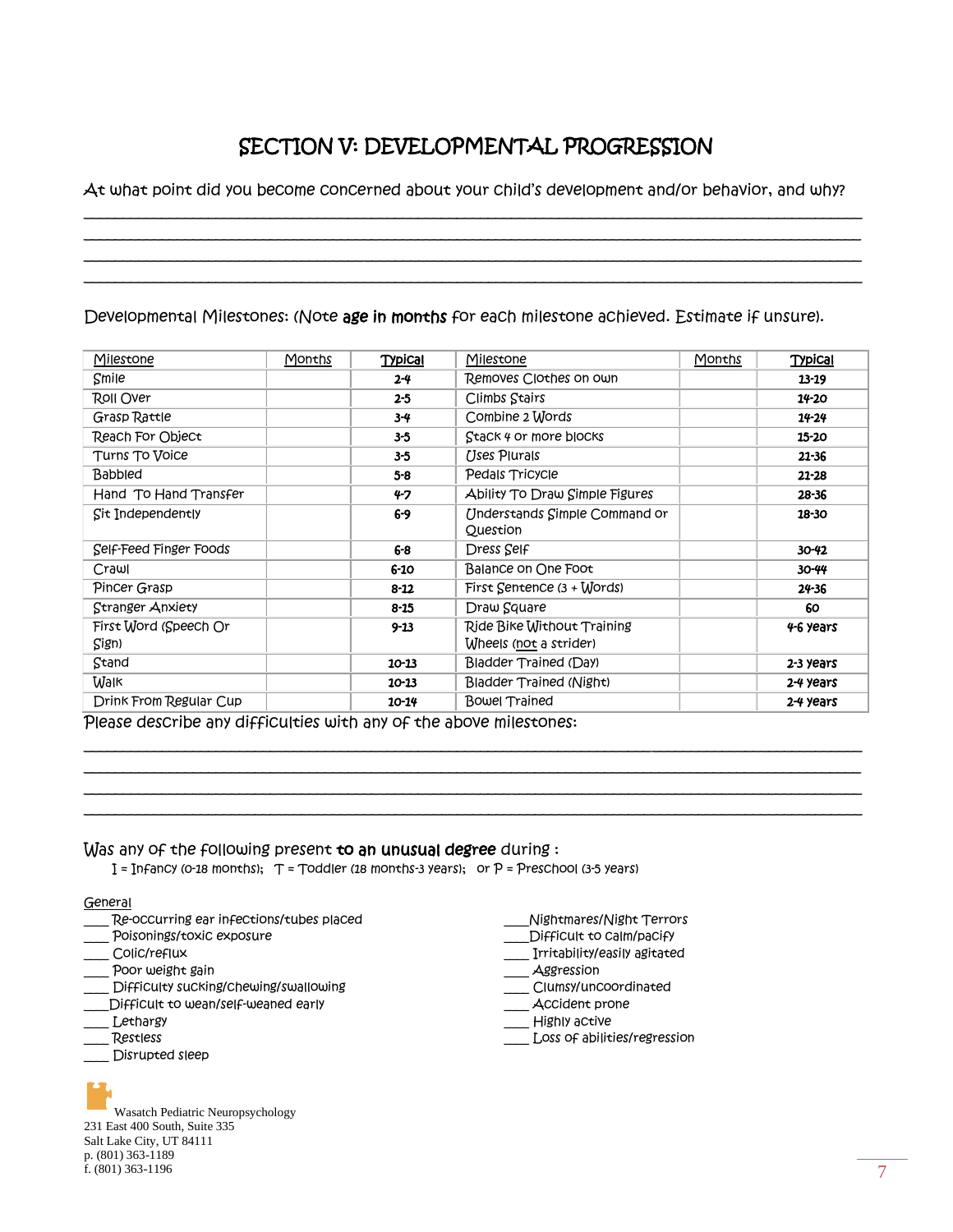#### Sensory and motor Development

|                                                    |                                                                                                                                                                                                                                                                                           |             | anguage Development:                                                                                                                                                                                                       |              |  |  |  |
|----------------------------------------------------|-------------------------------------------------------------------------------------------------------------------------------------------------------------------------------------------------------------------------------------------------------------------------------------------|-------------|----------------------------------------------------------------------------------------------------------------------------------------------------------------------------------------------------------------------------|--------------|--|--|--|
| Masturbation<br>Smelling, banging, licking objects | Problems with hyper or hyposensitivity<br>Staring or avoiding looking at things<br>Odd or repetitive movements with body (e.g. toe walk,<br>hand flap, rocking, spinning, or head banging etc.)<br>Thumb sucking/Teeth grinding/chewing on things<br>Did not like to be held or comforted |             | Making or maintaining eye contact<br>Loss of acquired speech<br>Unusual noises or infantile squeals<br>Voice louder/softer than required, or odd tone<br>Responding to name when Called<br>Frequent gibberish or jargon    |              |  |  |  |
| Picky or restricted eating                         |                                                                                                                                                                                                                                                                                           |             | <i><b>Inderstanding basic directions</b></i>                                                                                                                                                                               |              |  |  |  |
| Play and social development                        |                                                                                                                                                                                                                                                                                           |             | Pulls others around when wants something<br>Expressing needs or desires, or using gestures                                                                                                                                 |              |  |  |  |
| Unusual play behaviors                             | [solated/Disinterested in others/"in own world"<br>Difficulty interacting/playing with others<br>Interest in toy parts, such as Car wheels<br>Obsessed with certain things or topics<br>Fascination with spinning objects or self                                                         |             | Initiation of speech and communication<br>Quotes movies or TV shows<br>Repetitive use of words or phrases<br>Having a conversation<br>Odd use of language (wrong words, phrases)<br>Early/precocious reading/number skills |              |  |  |  |
|                                                    | Is your child: Right-handed<br>يمنيه فالداهر هبينه ومصالحهم ويلحظه ويباريهم المصا                                                                                                                                                                                                         | Left-handed | Ambidextrous                                                                                                                                                                                                               | Not yet sure |  |  |  |

| Age handedness became obvious?                                                                 |     |    |  |
|------------------------------------------------------------------------------------------------|-----|----|--|
| Family history of left handedness?                                                             | Yes | No |  |
| Has your child ever changed handedness                                                         | Yes | N٥ |  |
| Physical developmental progressing without complications?<br>Age at first pubertal development | Yes | N٥ |  |
| Sex education provided at home, school, church?                                                | Yes | N٥ |  |
| Is your Child dating?                                                                          | Yes | No |  |
| Is or has your child been sexually active?                                                     | Yes | No |  |
| Taking or using birth control?                                                                 | Yes | No |  |

Are the child's personal hygiene skills appropriate? Please explain

 $\_$  ,  $\_$  ,  $\_$  ,  $\_$  ,  $\_$  ,  $\_$  ,  $\_$  ,  $\_$  ,  $\_$  ,  $\_$  ,  $\_$  ,  $\_$  ,  $\_$  ,  $\_$  ,  $\_$  ,  $\_$  ,  $\_$  ,  $\_$  ,  $\_$  ,  $\_$  ,  $\_$  ,  $\_$  ,  $\_$  ,  $\_$  ,  $\_$  ,  $\_$  ,  $\_$  ,  $\_$  ,  $\_$  ,  $\_$  ,  $\_$  ,  $\_$  ,  $\_$  ,  $\_$  ,  $\_$  ,  $\_$  ,  $\_$  , What are your child's chores/responsibilities at home, and how well are they performed? Please explain \_\_\_\_\_\_\_\_\_\_\_\_\_\_\_\_\_\_\_\_\_\_\_\_\_\_\_\_\_\_\_\_\_\_\_\_\_\_\_\_\_\_\_\_\_\_\_\_\_\_\_\_\_\_\_\_\_\_\_\_\_\_\_\_\_\_\_\_\_\_\_\_\_\_\_\_\_\_\_\_\_\_\_\_\_\_\_\_\_\_\_\_\_\_\_\_\_\_\_

\_\_\_\_\_\_\_\_\_\_\_\_\_\_\_\_\_\_\_\_\_\_\_\_\_\_\_\_\_\_\_\_\_\_\_\_\_\_\_\_\_\_\_\_\_\_\_\_\_\_\_\_\_\_\_\_\_\_\_\_\_\_\_\_\_\_\_\_\_\_\_\_\_\_\_\_\_\_\_\_\_\_\_\_\_\_\_\_\_\_\_\_\_\_\_\_\_\_\_

| Yes                                                                                       | No.                             |      |
|-------------------------------------------------------------------------------------------|---------------------------------|------|
| Does your teenager/young adult hold a learner's permit or driver's license?<br>$Yes \Box$ | Yes $\sqcap$<br>No <sub>1</sub> | No ⊡ |
|                                                                                           |                                 |      |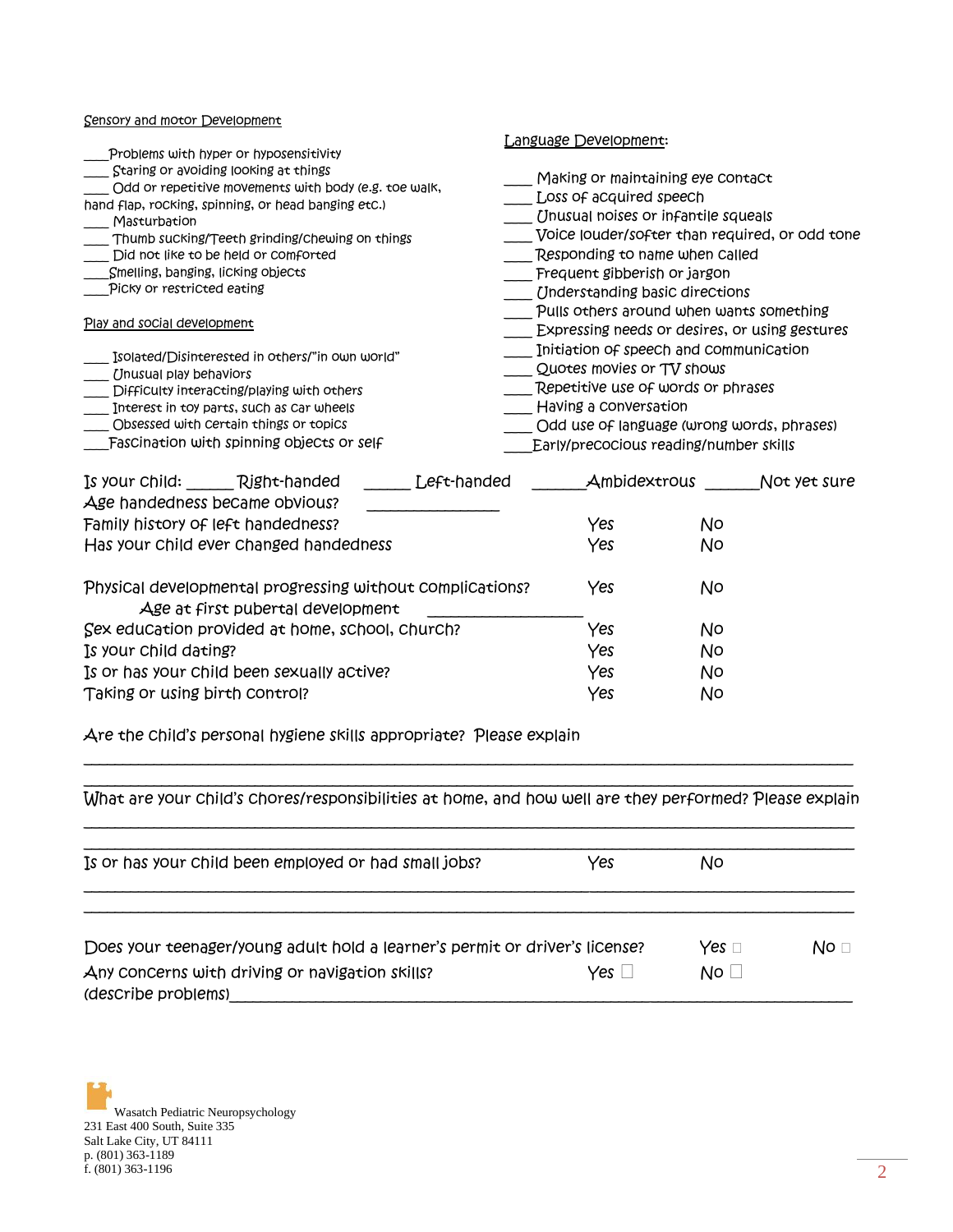Check the behaviors that you believe your child **currently exhibits to an exaggerated degree** compared to siblings or other children of the same age:

| Is your child experiencing any of the following problems?<br>Drugs/substance use<br>Violent behavior<br>Lying/cheating<br>AICONOI USE<br>Cruelty to animals<br><b>Actively rebelling</b><br>Vandalism/stealing<br>Which specific behaviors interfere with development or family functioning? | History of sexual abuse (Victim)<br>History of sexual abuse (perpetrator)<br>Suicidal threats/gestures<br>Inappropriate sexual behavior<br>Legal issues/arrest/detention<br>Pornography |  |  |  |
|----------------------------------------------------------------------------------------------------------------------------------------------------------------------------------------------------------------------------------------------------------------------------------------------|-----------------------------------------------------------------------------------------------------------------------------------------------------------------------------------------|--|--|--|
|                                                                                                                                                                                                                                                                                              |                                                                                                                                                                                         |  |  |  |
|                                                                                                                                                                                                                                                                                              |                                                                                                                                                                                         |  |  |  |
|                                                                                                                                                                                                                                                                                              |                                                                                                                                                                                         |  |  |  |
|                                                                                                                                                                                                                                                                                              |                                                                                                                                                                                         |  |  |  |
|                                                                                                                                                                                                                                                                                              |                                                                                                                                                                                         |  |  |  |
|                                                                                                                                                                                                                                                                                              |                                                                                                                                                                                         |  |  |  |
|                                                                                                                                                                                                                                                                                              |                                                                                                                                                                                         |  |  |  |
|                                                                                                                                                                                                                                                                                              |                                                                                                                                                                                         |  |  |  |
| Hypo sensitive touch/sound/sight/taste/smell                                                                                                                                                                                                                                                 |                                                                                                                                                                                         |  |  |  |
| Hypersensitive touch/sound/sight/taste/smell                                                                                                                                                                                                                                                 | Other concerning behavior?                                                                                                                                                              |  |  |  |
| Tics/twitching                                                                                                                                                                                                                                                                               | Diet restriction                                                                                                                                                                        |  |  |  |
| Concerns for gender identity                                                                                                                                                                                                                                                                 | <b>Binging/Purging</b>                                                                                                                                                                  |  |  |  |
| A "different" Child                                                                                                                                                                                                                                                                          | Chewing/swallowing difficulties                                                                                                                                                         |  |  |  |
| Socially awkward/odd                                                                                                                                                                                                                                                                         | Picky eater                                                                                                                                                                             |  |  |  |
| Does not respond to discipline                                                                                                                                                                                                                                                               | Self-harm                                                                                                                                                                               |  |  |  |
| Does not benefit from experience                                                                                                                                                                                                                                                             | Pulling out own hair                                                                                                                                                                    |  |  |  |
| Does not listen<br>Does not learn from consequences                                                                                                                                                                                                                                          | Sees, feels, hears or smells things that are not there<br>Sad, withdrawn or lonely                                                                                                      |  |  |  |
| Clumsy/sloppy                                                                                                                                                                                                                                                                                | Has certain rituals/routines                                                                                                                                                            |  |  |  |
| Temper outbursts                                                                                                                                                                                                                                                                             | Problems Changing activities                                                                                                                                                            |  |  |  |
| Unusually aggressive                                                                                                                                                                                                                                                                         | Does or says things over and over (perseveration)                                                                                                                                       |  |  |  |
| Excessive swearing/inappropriate language                                                                                                                                                                                                                                                    | Talking around issues, Can't Come to a point                                                                                                                                            |  |  |  |
| Low frustration tolerance                                                                                                                                                                                                                                                                    | Problems expressing self                                                                                                                                                                |  |  |  |
| Accident prone                                                                                                                                                                                                                                                                               | Poor awareness of time                                                                                                                                                                  |  |  |  |
| Disorganized                                                                                                                                                                                                                                                                                 | Problems understanding jokes                                                                                                                                                            |  |  |  |
| Difficulty finishing tasks                                                                                                                                                                                                                                                                   | Does not think logically                                                                                                                                                                |  |  |  |
| Heedless to danger                                                                                                                                                                                                                                                                           | Poor memory                                                                                                                                                                             |  |  |  |
| Acts as if is "driven by a motor                                                                                                                                                                                                                                                             | Gets lost easily                                                                                                                                                                        |  |  |  |
| Poor attention span                                                                                                                                                                                                                                                                          | Worried or anxious                                                                                                                                                                      |  |  |  |
|                                                                                                                                                                                                                                                                                              | <b>Bedwetting</b>                                                                                                                                                                       |  |  |  |
| Interrupts frequently                                                                                                                                                                                                                                                                        | Difficulty with sleep<br>Daytime accidents                                                                                                                                              |  |  |  |

Wasatch Pediatric Neuropsychology 231 East 400 South, Suite 335 Salt Lake City, UT 84111 p. (801) 363-1189<br>f. (801) 363-1196 f. (801) 363-1196  $\overline{2}$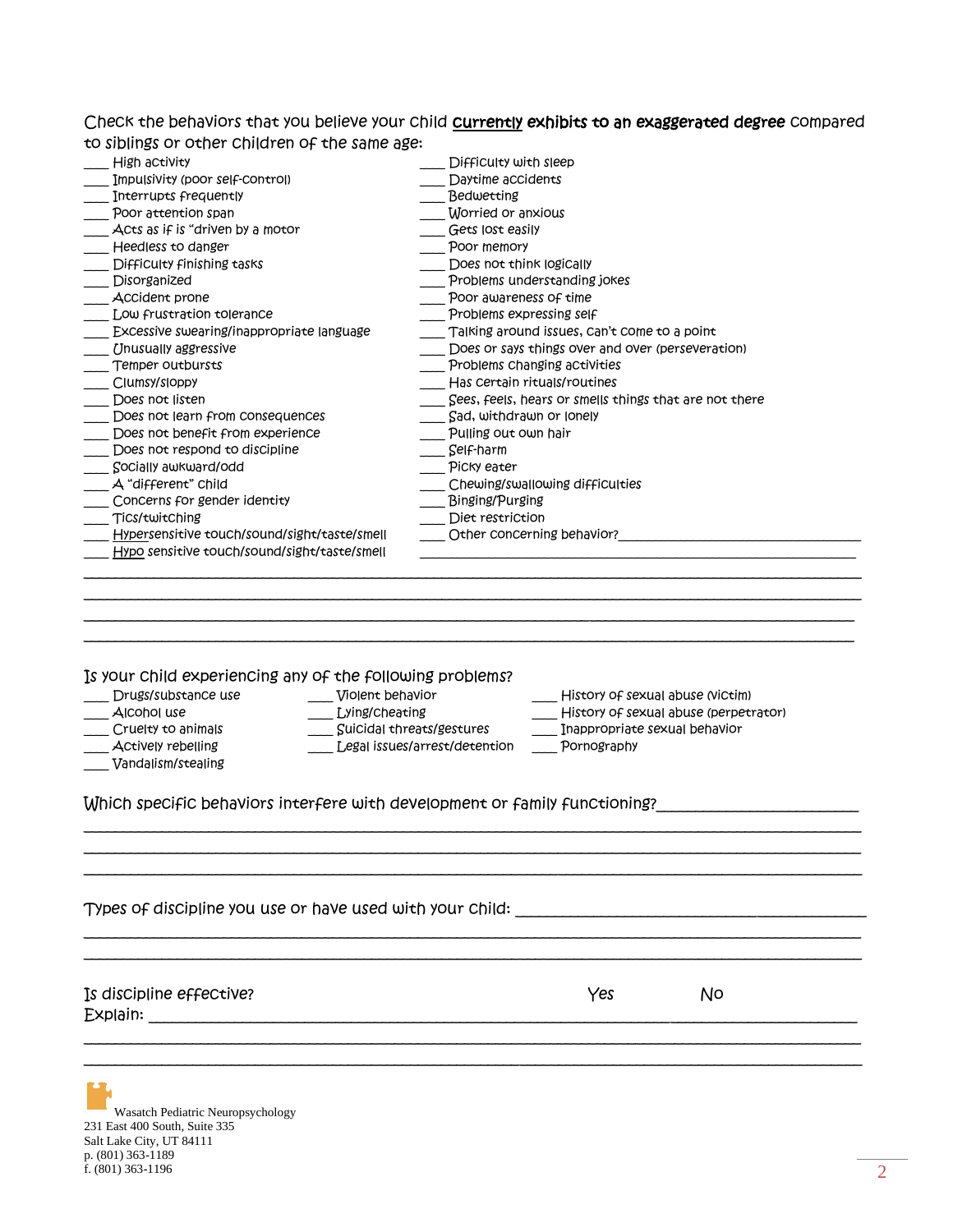| Have you taken any classes on parenting skills?<br>Check the courses taken/books read:<br>Parenting with Love and Logic<br>Parent Effectiveness Training<br>_ 1-2-3 Magic<br>Other $\qquad$<br>SOS Help for Parents                                                                                                        | Yes                                                                          | No                                                                                                                                                                   |
|----------------------------------------------------------------------------------------------------------------------------------------------------------------------------------------------------------------------------------------------------------------------------------------------------------------------------|------------------------------------------------------------------------------|----------------------------------------------------------------------------------------------------------------------------------------------------------------------|
| SECTION VII: SOCIAL HISTORY                                                                                                                                                                                                                                                                                                |                                                                              |                                                                                                                                                                      |
| Does your child seek out friends?<br>Do other children seek out your child to socialize?<br>Does your child relate well to other children?<br>Does your child understand the rules of social interaction?<br>Are your child's friends:<br>Please explain problems with friendships or peers: _____________________________ |                                                                              | $Always$ 1 2 3 4 5 Never<br>$Always$ 1 2 3 4 5 Never<br>$Always$ 1 2 3 4 5 Never<br>$Always$ 1 2 3 4 5 Never<br>older _______      younger ______     same age _____ |
|                                                                                                                                                                                                                                                                                                                            |                                                                              |                                                                                                                                                                      |
| Any difficulties with:<br>Domineering<br>Initiating play<br>Withdrawn<br>Making new friends<br>Disinterested in others<br>Keeping old friends<br>$\blacksquare$ Independent play<br>Group play<br>Imagination/Creativity<br>Imitating play activities                                                                      | Compromising<br>Sharing or taking turns<br>Being accepted<br>Repetitive play | Tolerating not doing well or losing                                                                                                                                  |
| What are your child's areas of great accomplishment?                                                                                                                                                                                                                                                                       |                                                                              |                                                                                                                                                                      |
|                                                                                                                                                                                                                                                                                                                            |                                                                              |                                                                                                                                                                      |
|                                                                                                                                                                                                                                                                                                                            |                                                                              |                                                                                                                                                                      |
|                                                                                                                                                                                                                                                                                                                            |                                                                              |                                                                                                                                                                      |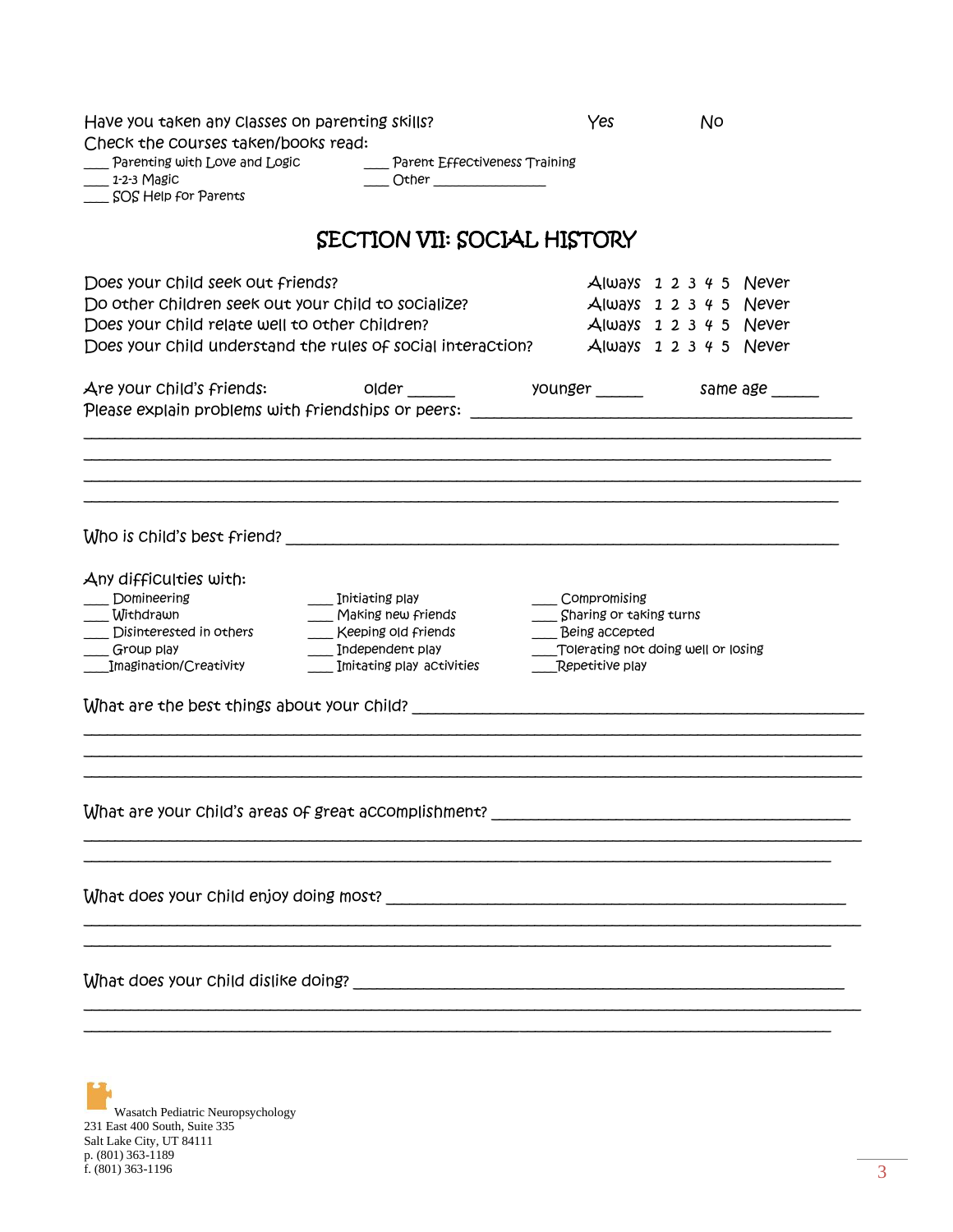Does your child participate in sport activities? Describe

Does your child participate in music or art activities/lessons? Describe

## SECTION VII: SCHOOL EXPERINCE /LEARNING PROBLEMS

\_\_\_\_\_\_\_\_\_\_\_\_\_\_\_\_\_\_\_\_\_\_\_\_\_\_\_\_\_\_\_\_\_\_\_\_\_\_\_\_\_\_\_\_\_\_\_\_\_\_\_\_\_\_\_\_\_\_\_\_\_\_\_\_\_\_\_\_\_\_\_\_\_\_\_\_\_\_\_\_\_\_\_\_\_\_\_\_\_\_\_\_\_\_\_\_\_\_\_\_ \_\_\_\_\_\_\_\_\_\_\_\_\_\_\_\_\_\_\_\_\_\_\_\_\_\_\_\_\_\_\_\_\_\_\_\_\_\_\_\_\_\_\_\_\_\_\_\_\_\_\_\_\_\_\_\_\_\_\_\_\_\_\_\_\_\_\_\_\_\_\_\_\_\_\_\_\_\_\_\_\_\_\_\_\_\_\_\_\_\_\_\_\_\_\_\_\_\_\_\_

\_\_\_\_\_\_\_\_\_\_\_\_\_\_\_\_\_\_\_\_\_\_\_\_\_\_\_\_\_\_\_\_\_\_\_\_\_\_\_\_\_\_\_\_\_\_\_\_\_\_\_\_\_\_\_\_\_\_\_\_\_\_\_\_\_\_\_\_\_\_\_\_\_\_\_\_\_\_\_\_\_\_\_\_\_\_\_\_\_\_\_\_\_\_\_\_\_\_\_\_ \_\_\_\_\_\_\_\_\_\_\_\_\_\_\_\_\_\_\_\_\_\_\_\_\_\_\_\_\_\_\_\_\_\_\_\_\_\_\_\_\_\_\_\_\_\_\_\_\_\_\_\_\_\_\_\_\_\_\_\_\_\_\_\_\_\_\_\_\_\_\_\_\_\_\_\_\_\_\_\_\_\_\_\_\_\_\_\_\_\_\_\_\_\_\_\_\_\_\_\_

Did/does your child receive Early Intervention? The Ves Mo If so, please bring copy of IFSP.

| <b>Schools Attended</b>             | Grades: | Academic concerns                                                                      | <b>Behavioral concerns</b> |    |
|-------------------------------------|---------|----------------------------------------------------------------------------------------|----------------------------|----|
| Preschool                           |         |                                                                                        |                            |    |
|                                     |         |                                                                                        |                            |    |
| Kindergarten                        |         |                                                                                        |                            |    |
|                                     |         |                                                                                        |                            |    |
| Elementary                          |         |                                                                                        |                            |    |
|                                     |         |                                                                                        |                            |    |
|                                     |         |                                                                                        |                            |    |
| Middle/Junior High                  |         |                                                                                        |                            |    |
|                                     |         |                                                                                        |                            |    |
| High School                         |         |                                                                                        |                            |    |
|                                     |         |                                                                                        |                            |    |
| Post High School                    |         |                                                                                        |                            |    |
|                                     |         |                                                                                        |                            |    |
|                                     |         | To the best of your knowledge, at what grade level is your child currently performing? |                            |    |
|                                     |         | Reading Spelling Arithmetic Writing                                                    |                            |    |
|                                     |         | Has your child ever been held back or has retention ever been suggested?               | Yes                        | No |
|                                     |         |                                                                                        |                            |    |
|                                     |         |                                                                                        |                            |    |
|                                     |         | Has your child ever been in Title One Resource or Special Education placement?         | Yes                        | No |
| If yes, when and for what services? |         |                                                                                        |                            |    |

\_\_\_\_\_\_\_\_\_\_\_\_\_\_\_\_\_\_\_\_\_\_\_\_\_\_\_\_\_\_\_\_\_\_\_\_\_\_\_\_\_\_\_\_\_\_\_\_\_\_\_\_\_\_\_\_\_\_\_\_\_\_\_\_\_\_\_\_\_\_\_\_\_\_\_\_\_\_\_\_\_\_\_\_\_\_\_\_\_\_\_\_\_\_\_\_\_\_\_\_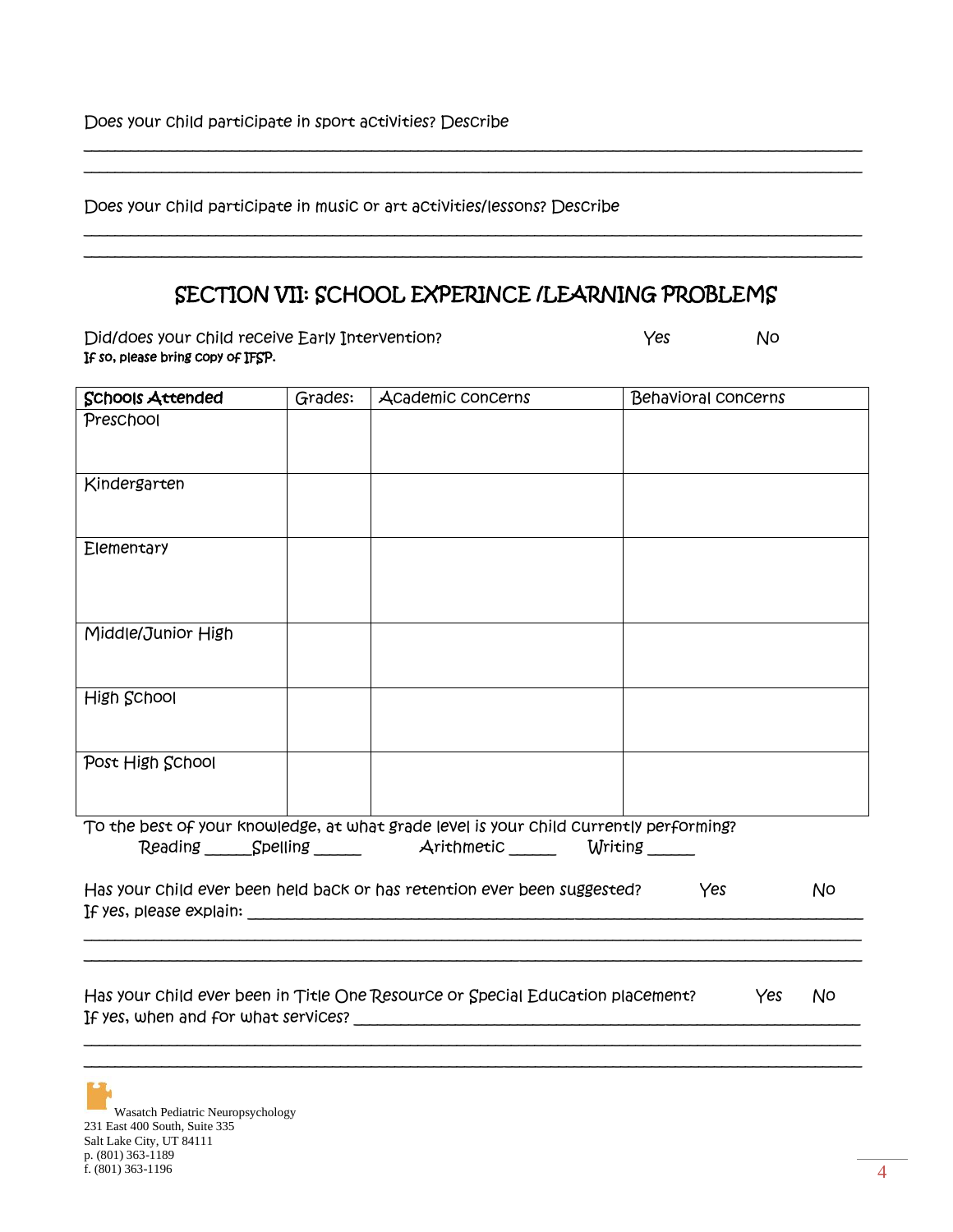#### If applicable, please circle your child's classification(s) through Special Education:

| Autistic Disorder            |
|------------------------------|
| Developmental Delay          |
| Specific Learning Disability |
| Traumatic Brain Injury       |

Visually Handicapped

\_\_\_\_\_\_\_\_\_\_\_\_\_\_\_\_\_\_\_\_\_\_\_\_\_\_\_\_\_\_\_\_\_\_\_\_\_\_\_\_\_\_\_\_\_\_\_\_\_\_\_\_\_\_\_\_\_\_\_\_\_\_\_\_\_\_\_\_\_\_\_\_\_\_\_\_\_\_\_\_\_\_\_\_\_\_\_\_\_\_\_\_\_\_\_\_\_\_\_\_

Behavioral Disordered Communication Disordered Hearing Impaired **Intellectually Handicapped** Multiply Handicapped **Other Health Impaired** 

#### When was the last IEP or 504 Plan, and what were the goals? (Attach if possible)

| Does your child receive any of the following in school: (please circle)<br>Adapted physical education<br>Occupational therapy<br>Counseling | Physical therapy<br>Speech therapy<br>Tutoring                                 |                                                                                                                                             |     |    |
|---------------------------------------------------------------------------------------------------------------------------------------------|--------------------------------------------------------------------------------|---------------------------------------------------------------------------------------------------------------------------------------------|-----|----|
| Does (or has) your child received private tutoring?                                                                                         |                                                                                |                                                                                                                                             | Yes | N٥ |
|                                                                                                                                             |                                                                                |                                                                                                                                             | Yes | No |
| Has your child received psychological or educational testing by the school?<br>*Please provide copies of all previous test results/reports. |                                                                                |                                                                                                                                             |     |    |
|                                                                                                                                             | Describe the process of doing homework each night with your child:             |                                                                                                                                             |     |    |
|                                                                                                                                             |                                                                                |                                                                                                                                             |     |    |
|                                                                                                                                             | Has/Have your child's classroom teacher(s) reported any of the problems below? |                                                                                                                                             |     |    |
| Attention/concentration                                                                                                                     | Poor memory                                                                    | Anxious or sad                                                                                                                              |     |    |
| Distractibility                                                                                                                             | Following directions                                                           | Math problems                                                                                                                               |     |    |
| <b>HyperaCtivity</b>                                                                                                                        | Not turning in assignments                                                     | Handwriting                                                                                                                                 |     |    |
| Behavior problems<br>Aggression                                                                                                             | Doesn't get along well<br>Withdrawal                                           | Reading/spelling problems<br>Other than the contract of the contract of the contract of the contract of the contract of the contract of the |     |    |

### SECTION VIII: PRESENT MEDICAL STATUS

\_\_\_\_\_\_\_\_\_\_\_\_\_\_\_\_\_\_\_\_\_\_\_\_\_\_\_\_\_\_\_\_\_\_\_\_\_\_\_\_\_\_\_\_\_\_\_\_\_\_\_\_\_\_\_\_\_\_\_\_\_\_\_\_\_\_\_\_\_\_\_\_\_\_\_\_\_\_\_\_\_\_\_\_\_\_\_\_\_\_\_\_\_\_\_\_\_\_\_\_ \_\_\_\_\_\_\_\_\_\_\_\_\_\_\_\_\_\_\_\_\_\_\_\_\_\_\_\_\_\_\_\_\_\_\_\_\_\_\_\_\_\_\_\_\_\_\_\_\_\_\_\_\_\_\_\_\_\_\_\_\_\_\_\_\_\_\_\_\_\_\_\_\_\_\_\_\_\_\_\_\_\_\_\_\_\_\_\_\_\_\_\_\_\_\_\_\_\_\_\_

\_\_\_\_\_\_\_\_\_\_\_\_\_\_\_\_\_\_\_\_\_\_\_\_\_\_\_\_\_\_\_\_\_\_\_\_\_\_\_\_\_\_\_\_\_\_\_\_\_\_\_\_\_\_\_\_\_\_\_\_\_\_\_\_\_\_\_\_\_\_\_\_\_\_\_\_\_\_\_\_\_\_\_\_\_\_\_\_\_\_\_\_\_\_\_\_\_\_\_\_

Any allergy problems we should be aware of?

(if food allergies, please let us know and bring your own snacks for the child)

Current medical problems for which your child is being treated: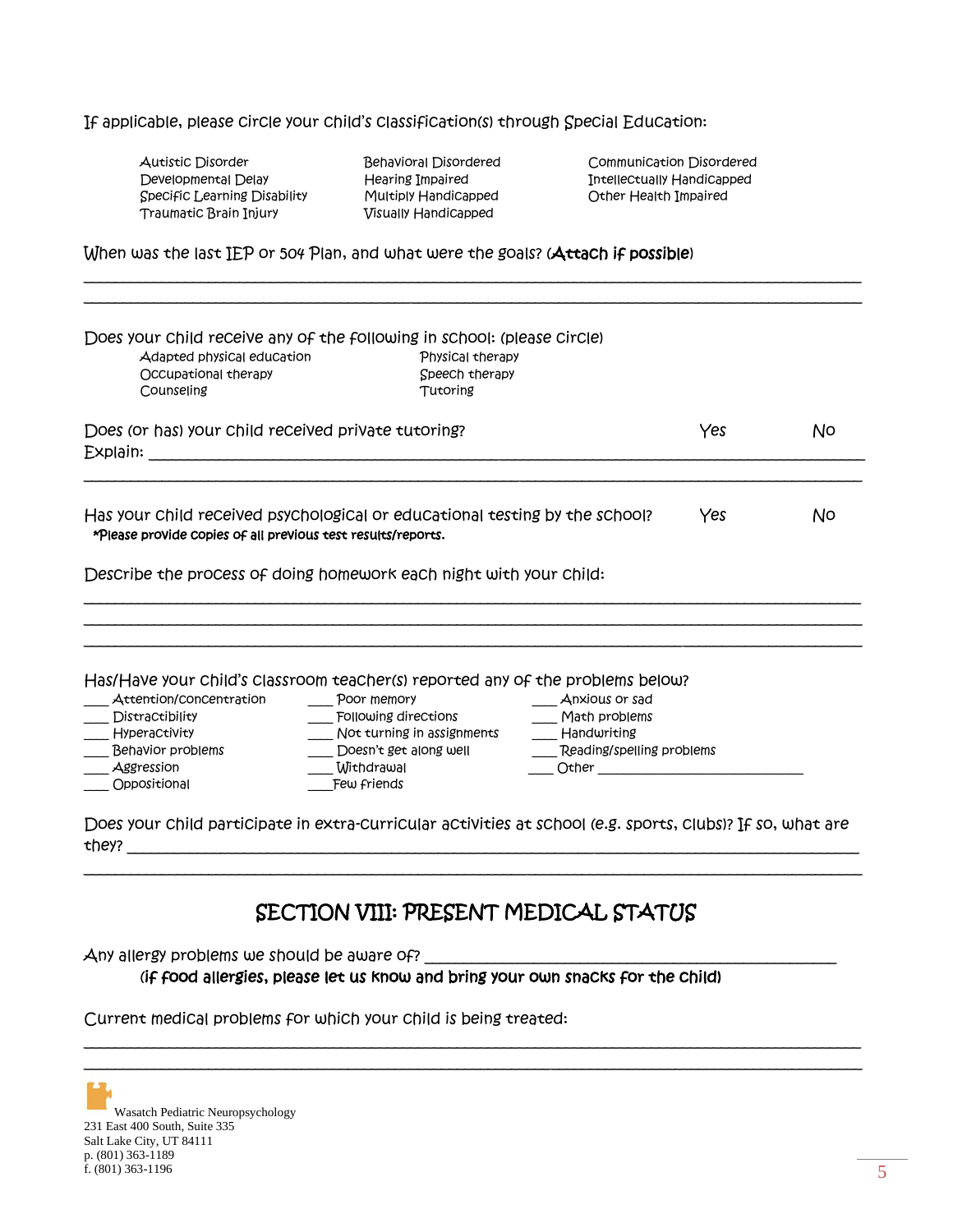$\small \textbf{Surgeries:}\textcolor{red}{\overbrace{\textbf{S}^\text{urgeries:}\textcolor{blue}{\overbrace{\textbf{S}^\text{urgeries:}\textcolor{blue}{\overbrace{\textbf{S}^\text{urgeries:}\textcolor{blue}{\overbrace{\textbf{S}^\text{urgeries:}\textcolor{blue}{\overbrace{\textbf{S}^\text{urgeries:}\textcolor{blue}{\overbrace{\textbf{S}^\text{urgeries:}\textcolor{blue}{\overbrace{\textbf{S}^\text{urgeries:}\textcolor{blue}{\overbrace{\textbf{S}^\text{urgeries:}\textcolor{blue}{\overbrace{\textbf{S}^\text{urgeries:}\textcolor{blue}{\overbrace{\textbf$ 

| Has/Did your child had/have frequent ear infections                                                                          |                                              | Yes           | No                      |  |
|------------------------------------------------------------------------------------------------------------------------------|----------------------------------------------|---------------|-------------------------|--|
| Did he/she have pressure equalization tubes placed?                                                                          |                                              | Yes           | No                      |  |
| Has your child received an audiological evaluation?<br>Date Results Results                                                  |                                              | Yes           | No                      |  |
| Does your child use hearing aids?<br>Ear(s) fit: Right Left Both Age aids were fit?                                          |                                              | Yes           | No                      |  |
| Does your child benefit from wearing hearing aids?                                                                           |                                              | Yes           | No                      |  |
| Does your child wear hearing aids consistently?                                                                              |                                              | Yes           | No                      |  |
| Does your child have a cochlear implant?<br>If yes, which ear(s): Right Left Both Date of Surgery? _________________________ |                                              | Yes           | No.                     |  |
|                                                                                                                              |                                              |               |                         |  |
| Has your child received an ophthalmologic evaluation or<br>Vision screening?                                                 |                                              | Yes           | No.                     |  |
| When was his/her last ophthalmologic evaluation? _______________________________                                             |                                              |               |                         |  |
| Does your child use or require any special equipment?<br>(Please be sure to bring necessary equipment to evaluation)         |                                              | Yes           | No                      |  |
| CrutChes                                                                                                                     | whee Chair                                   |               |                         |  |
| $\frac{1}{2}$ walker                                                                                                         | __ arm/hand splints                          |               |                         |  |
| $\frac{1}{2}$ leg braces                                                                                                     | ___ hearing aid/cochlear implant             |               |                         |  |
| glasses                                                                                                                      | ____ transmitter                             |               |                         |  |
| cane                                                                                                                         | Communication Device (e.g. Proloquo) other   |               |                         |  |
| Does your child have any difficulties with sleep?                                                                            |                                              | Yes           | No.                     |  |
| Sleep Schedule:                                                                                                              | In bed $F$ alls asleep $A$ wakens in morning |               |                         |  |
| If so does child:                                                                                                            |                                              |               |                         |  |
| Struggle to initiate sleep                                                                                                   | Struggle to stay asleep                      | Awaken early  |                         |  |
| Move excessively in sleep<br>Sleepwalk                                                                                       | Snore<br>Night Terrors (how often?)          | Talk in sleep | Nightmares (how often?) |  |
| Explain                                                                                                                      |                                              |               |                         |  |
|                                                                                                                              |                                              |               |                         |  |
| Is there a family history of sleep disorders?                                                                                |                                              | Yes           | No                      |  |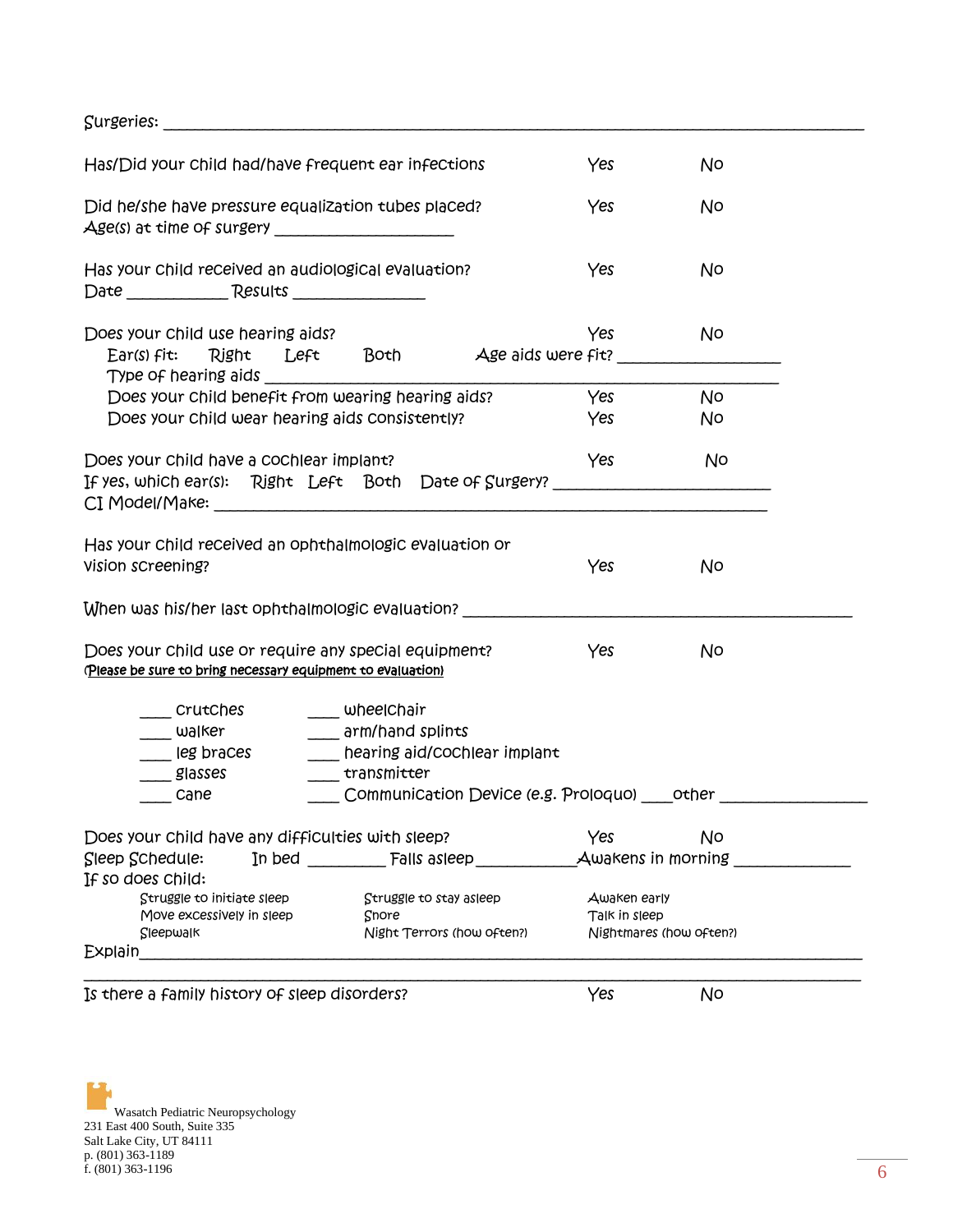# SECTION IX: MENTAL HEALTH HISTORY

| Has your child received outpatient psychotherapy/counseling?                                                                                                                                                                                                                                                                                                       |                                                                                    | Yes                   | No   |
|--------------------------------------------------------------------------------------------------------------------------------------------------------------------------------------------------------------------------------------------------------------------------------------------------------------------------------------------------------------------|------------------------------------------------------------------------------------|-----------------------|------|
|                                                                                                                                                                                                                                                                                                                                                                    |                                                                                    |                       |      |
|                                                                                                                                                                                                                                                                                                                                                                    |                                                                                    |                       |      |
|                                                                                                                                                                                                                                                                                                                                                                    |                                                                                    |                       |      |
|                                                                                                                                                                                                                                                                                                                                                                    |                                                                                    |                       |      |
| Private psychological or developmental testing completed? When and by whom?                                                                                                                                                                                                                                                                                        |                                                                                    |                       |      |
| *Please attach any test results available.                                                                                                                                                                                                                                                                                                                         |                                                                                    |                       |      |
| Has your child ever received acute psychiatric care?                                                                                                                                                                                                                                                                                                               | Yes                                                                                | No                    |      |
|                                                                                                                                                                                                                                                                                                                                                                    |                                                                                    |                       |      |
| Has your child ever attended Residential or Day Treatment Programs?     Yes                                                                                                                                                                                                                                                                                        | Dates of attendance: __________________<br>Dates of attendance: __________________ |                       | . No |
| Have you used in-home services?                                                                                                                                                                                                                                                                                                                                    | Yes                                                                                | No                    |      |
| Early Intervention Family Preservation Respite                                                                                                                                                                                                                                                                                                                     |                                                                                    | In-home Mental Health |      |
| List any other agencies/individual providing regular services not mentioned elsewhere:<br>Name:<br>Address: ________<br>Phone: The contract of the phone of the contract of the contract of the contract of the contract of the contract of the contract of the contract of the contract of the contract of the contract of the contract of the contra<br>Service: |                                                                                    |                       |      |
| Name:<br>Address: _______<br>Phone: The control of the phone of the control of the control of the control of the control of the control of the control of the control of the control of the control of the control of the control of the control of the con<br>Service:                                                                                            |                                                                                    |                       |      |

Wasatch Pediatric Neuropsychology<br>
231 East 400 South, Suite 335<br>
Salt Lake City, UT 84111<br>
p. (801) 363-1189<br>
f. (801) 363-1196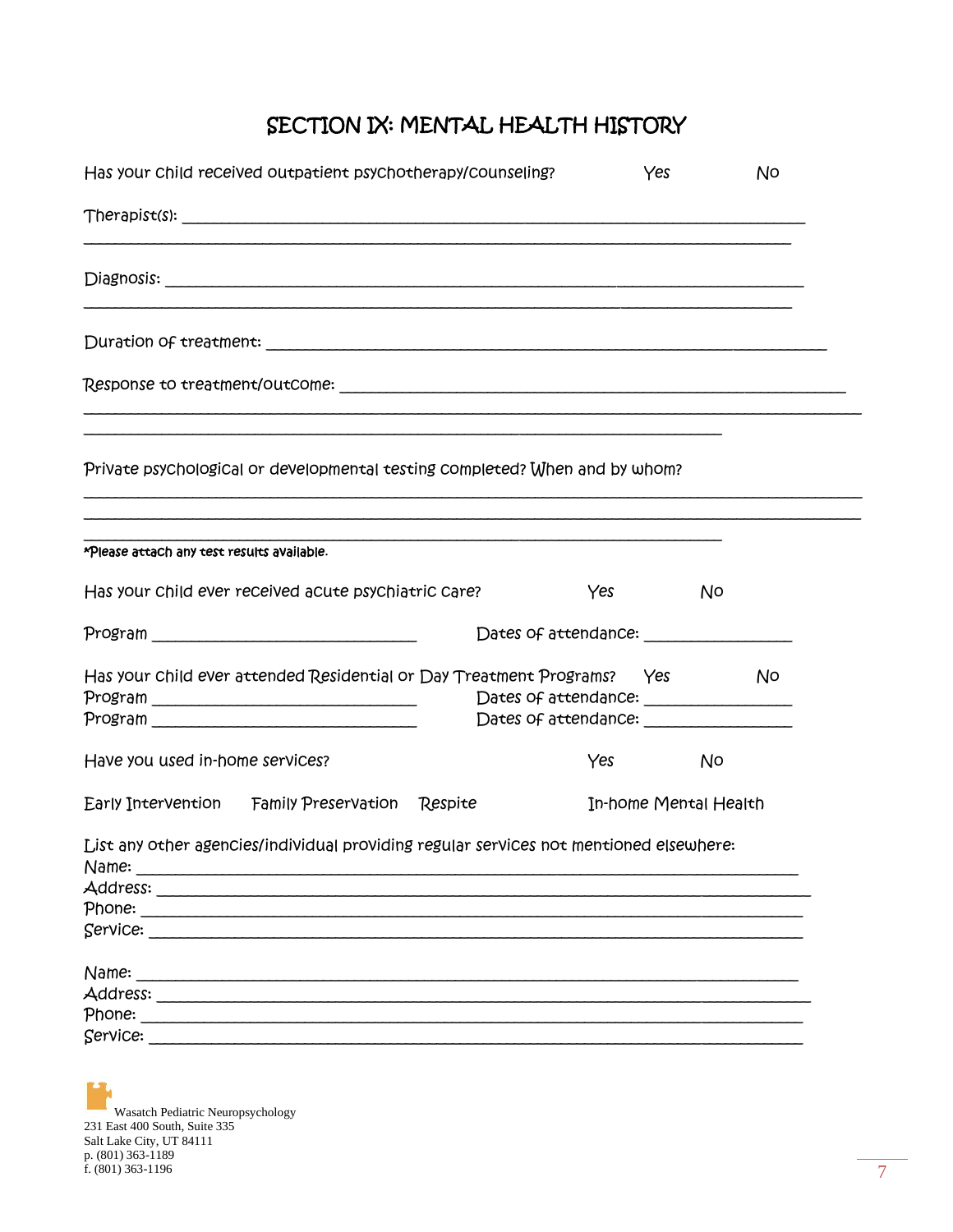### SECTION X: MEDICATION HISTORY

On the average, how often does your child receive his/her medication in the correct dosage?

- a. < 50% of the time
- b. 50-80% of the time
- c. 81-100% of the time

| Is the child responsible for taking any doses of medication?  | Yes | Νo |
|---------------------------------------------------------------|-----|----|
| Are medications supervised?                                   | Yes | Νo |
| Is the school responsible for giving any doses of medication? | Yes | Νo |

#### Please list all past and present medications prescribed and the dosages or attach a list. Typically the child should be administered all regularly prescribed medications for testing. Please discuss with examiner if you have concerns or questions:

| Medication | Prescribed by | Dosage | Date          | Response/Side effects |
|------------|---------------|--------|---------------|-----------------------|
|            |               |        | Started/Ended |                       |
|            |               |        |               |                       |
|            |               |        |               |                       |
|            |               |        |               |                       |
|            |               |        |               |                       |
|            |               |        |               |                       |
|            |               |        |               |                       |
|            |               |        |               |                       |
|            |               |        |               |                       |
|            |               |        |               |                       |
|            |               |        |               |                       |
|            |               |        |               |                       |
|            |               |        |               |                       |
|            |               |        |               |                       |
|            |               |        |               |                       |
|            |               |        |               |                       |
|            |               |        |               |                       |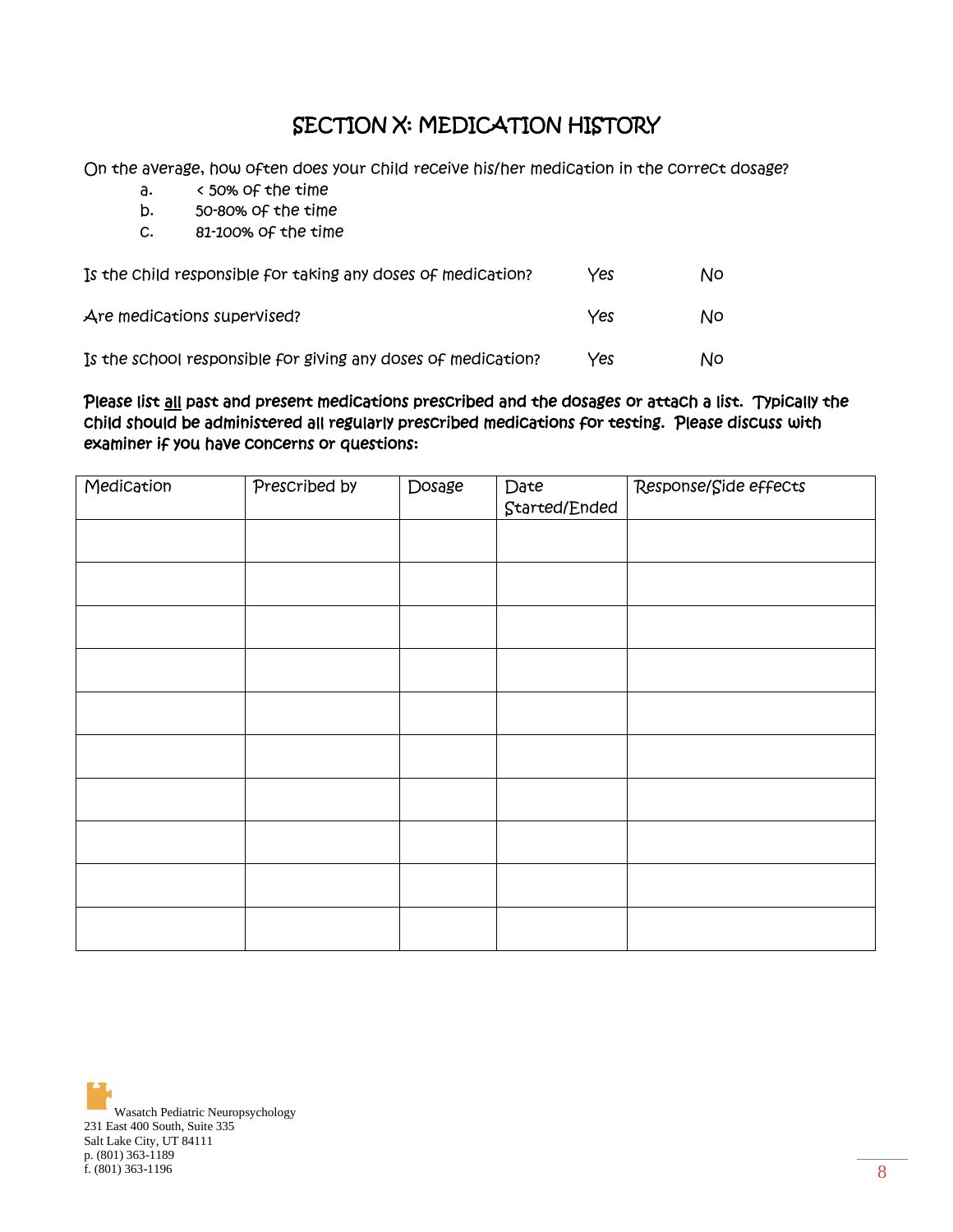# SECTION XI: NEUROLOGICAL HISTORY

| Please check all that apply to your child:                              |                        |                                    |                                    |                    |      |
|-------------------------------------------------------------------------|------------------------|------------------------------------|------------------------------------|--------------------|------|
| Birth Injury                                                            |                        | Spinal cord injury                 |                                    |                    |      |
| Developmental disorder                                                  |                        | Brain tumor                        |                                    |                    |      |
| __ Seizures                                                             |                        | Tuberous Sclerosis                 |                                    |                    |      |
| ___ Meningitis                                                          |                        | Cerebral palsy                     |                                    |                    |      |
| $\Box$ Encephalitis                                                     |                        | ____ Skull fracture/concussion     |                                    |                    |      |
| Traumatic brain injury                                                  |                        |                                    | ___ Headaches * see question below |                    |      |
| Genetic disorder                                                        |                        | Hydrocephalus                      |                                    |                    |      |
| _ Metabolic disorder                                                    |                        | _ Encephalopathy                   |                                    |                    |      |
| Endocrine problems                                                      |                        |                                    |                                    |                    |      |
| Age at initial diagnosis                                                |                        |                                    |                                    |                    |      |
| Has your child ever had a seizure(s)?                                   |                        |                                    |                                    | Yes                | No   |
| If yes, please complete seizure addendum, section $XIV$                 |                        |                                    |                                    |                    |      |
| Has your child experienced any head injury or concussion?               |                        |                                    |                                    | Yes                | No   |
| If yes, please complete Accident/Injury Addendum, section XV            |                        |                                    |                                    |                    |      |
|                                                                         |                        |                                    |                                    |                    |      |
|                                                                         |                        |                                    |                                    |                    |      |
| Did your child have neurologic problems surrounding birth?              |                        |                                    |                                    | Yes                | No   |
| If yes, please complete Prematurity/Neonatal Intensive Care, section XV |                        |                                    |                                    |                    |      |
| History of neurosurgery?                                                |                        |                                    |                                    | Yes                | No   |
|                                                                         |                        |                                    |                                    |                    |      |
| Condition/event                                                         |                        |                                    |                                    | Dates of surgeries |      |
|                                                                         |                        |                                    |                                    |                    |      |
|                                                                         |                        |                                    |                                    |                    |      |
| Does your child experience headaches?                                   |                        |                                    |                                    | Yes                | No   |
| Frequency?                                                              |                        | ____ times per (please circle) day | week                               | month              | year |
|                                                                         |                        |                                    |                                    |                    |      |
| Severity:                                                               | mild<br>$\overline{1}$ | $2 \t3 \t4$<br>5                   | 6<br>7<br>8<br>9                   | 10 severe          |      |
| Does your child have a warning if headaches are about to happen?        |                        |                                    |                                    | Yes                | No   |
|                                                                         |                        |                                    |                                    |                    |      |
| What interventions have been or are used for headaches?                 |                        |                                    |                                    |                    |      |
| Medications                                                             |                        | Craniosacral therapy               | <b>Hypnosis</b>                    | None               |      |
| Massage                                                                 | Relaxation             |                                    |                                    | Chiropractor       |      |
| Distraction                                                             |                        | Physical therapy                   |                                    | Biofeedback        |      |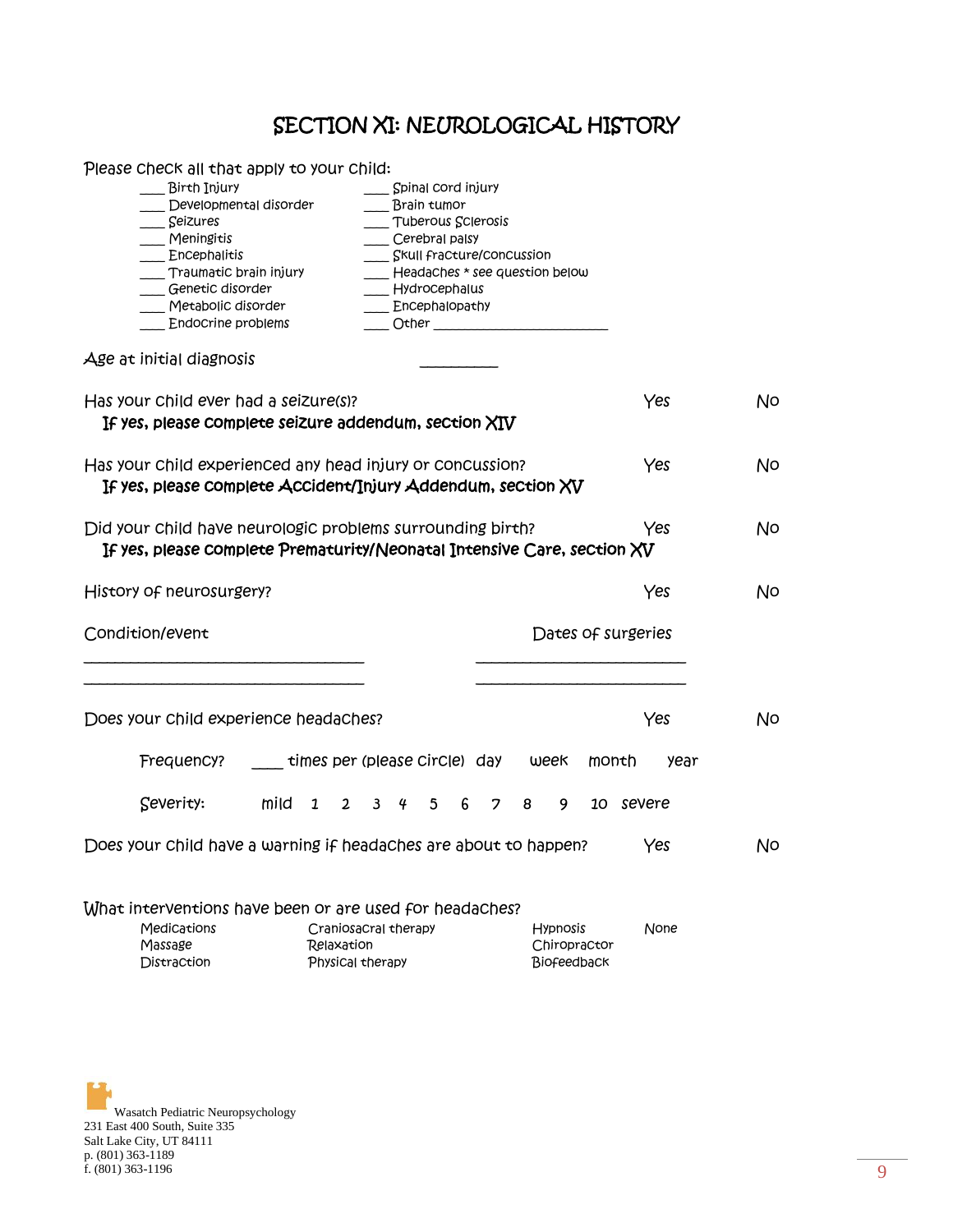# SECTION XII: OTHER PROFESSIONALS CONSULTED

List names and specialties of other professionals previously consulted:

|    | Name | Specialty |
|----|------|-----------|
| 1. |      |           |
| 2. |      |           |
| 3. |      |           |
| 4. |      |           |

### SECTION XIII: OTHER RESOURCES

| <b>DSPD Services?</b>                              | Yes | No. |
|----------------------------------------------------|-----|-----|
| Has your child ever received physical therapy?     | Yes | No. |
|                                                    |     |     |
|                                                    |     |     |
| Has your child ever received occupational therapy? | Yes | No. |
|                                                    |     |     |
|                                                    |     |     |
| Has your child ever received speech therapy?       | Yes | No. |
|                                                    |     |     |
|                                                    |     |     |
| Has your child ever been tested by an audiologist? | Yes | N0  |
|                                                    |     |     |
|                                                    |     |     |
|                                                    |     |     |
|                                                    |     |     |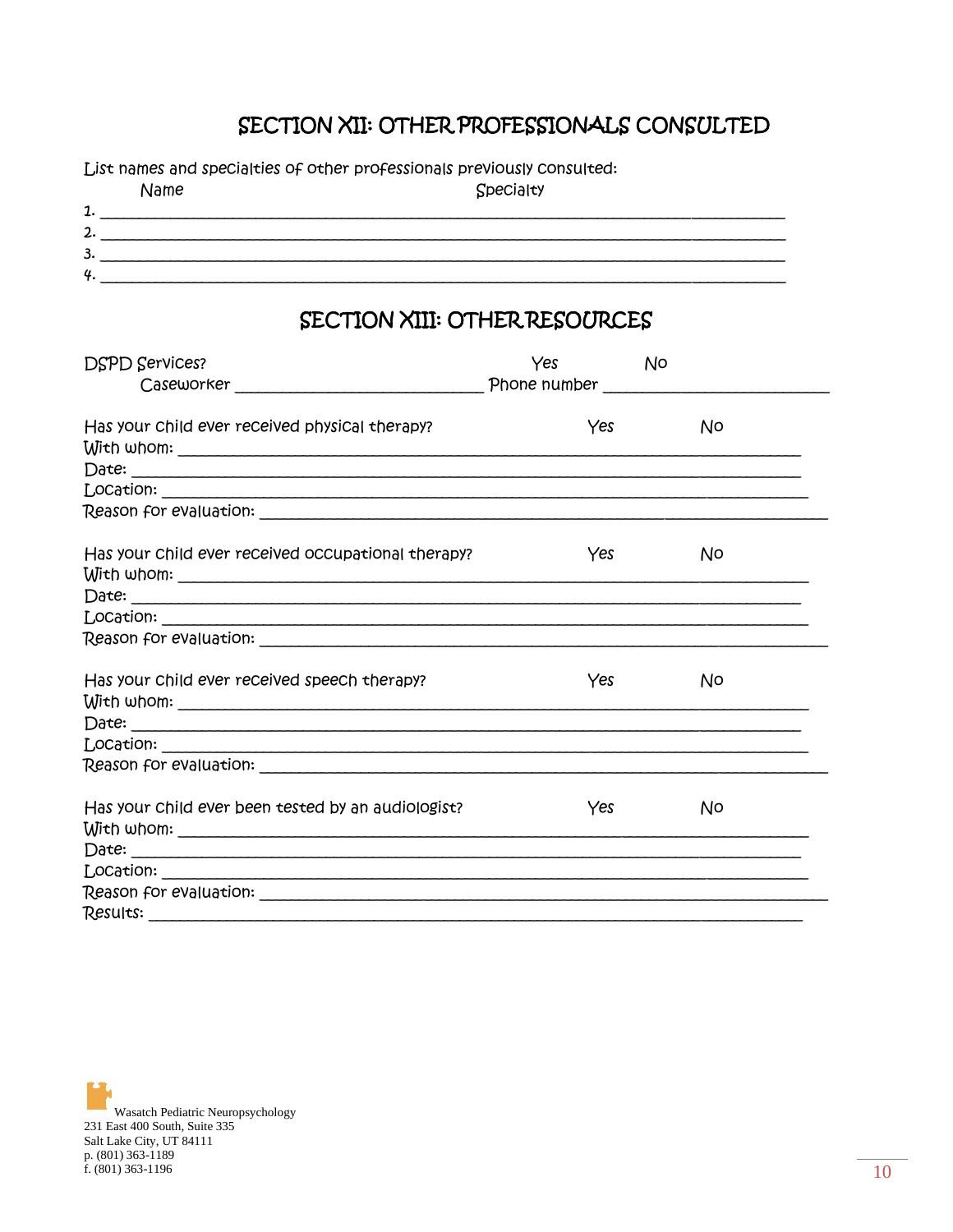### SECTION XIV: NEUROLOGICAL HISTORY: SEIZURE ADDENDUM Complete this section if your child has a history of seizure activity

 $\begin{array}{c}\n\mathbf{a} \\
\mathbf{b}\n\end{array}$ 

| Ą.                   | <b>Type</b>                                   |         | B.<br>Subtype                                                                              |
|----------------------|-----------------------------------------------|---------|--------------------------------------------------------------------------------------------|
|                      | Convulsive generalized                        |         | tonic-clonic                                                                               |
|                      |                                               |         | tonic (stiffening)                                                                         |
|                      |                                               |         | Clonic (jerking)                                                                           |
|                      | non-convulsive generalized                    |         | ___ myoclonic                                                                              |
|                      |                                               |         | absences (stares)                                                                          |
|                      |                                               |         | atonic (drop or loss of tone)                                                              |
|                      |                                               |         | infantile spasms                                                                           |
|                      | $\_\_$ un $\scriptstyle\_\_$ classified       |         |                                                                                            |
|                      | status epilepticus                            |         |                                                                                            |
|                      |                                               |         | partial (if type is "partial" then complete C and D. If not, continue on the next section) |
|                      | $\equiv$ complex                              |         |                                                                                            |
|                      | secondary generalized                         |         |                                                                                            |
| C.                   | Side:                                         |         | ____  eft         ___ right       ____ genera ized                                         |
|                      |                                               |         | bilateral unknown                                                                          |
|                      |                                               |         |                                                                                            |
|                      |                                               |         |                                                                                            |
|                      | Region:                                       |         | Frontal ______ occipital _____ parietal                                                    |
| D.                   |                                               |         | temporal _____ unknown                                                                     |
|                      |                                               |         |                                                                                            |
|                      |                                               |         |                                                                                            |
|                      |                                               |         |                                                                                            |
|                      |                                               |         |                                                                                            |
|                      |                                               |         |                                                                                            |
|                      | Have seizures changed from when they started? |         | Yes<br>No                                                                                  |
|                      |                                               |         |                                                                                            |
|                      |                                               |         |                                                                                            |
|                      | How often do they occur?                      |         |                                                                                            |
| 1.<br>2.<br>3.<br>4. | daily                                         |         | __ number per day                                                                          |
|                      | weekly weekly                                 |         | number per week (doesn't occur daily)                                                      |
|                      | monthly                                       |         | number per month (doesn't occur weekly)                                                    |
|                      |                                               |         |                                                                                            |
|                      |                                               |         | Are there any things that seem to cause this seizure type to occur more often?             |
|                      | tired                                         |         | lots of excitement                                                                         |
|                      | <b>flickering lights</b>                      | reading |                                                                                            |
| 5.                   | illness<br>upset                              | stress  | watching TV or computer games                                                              |

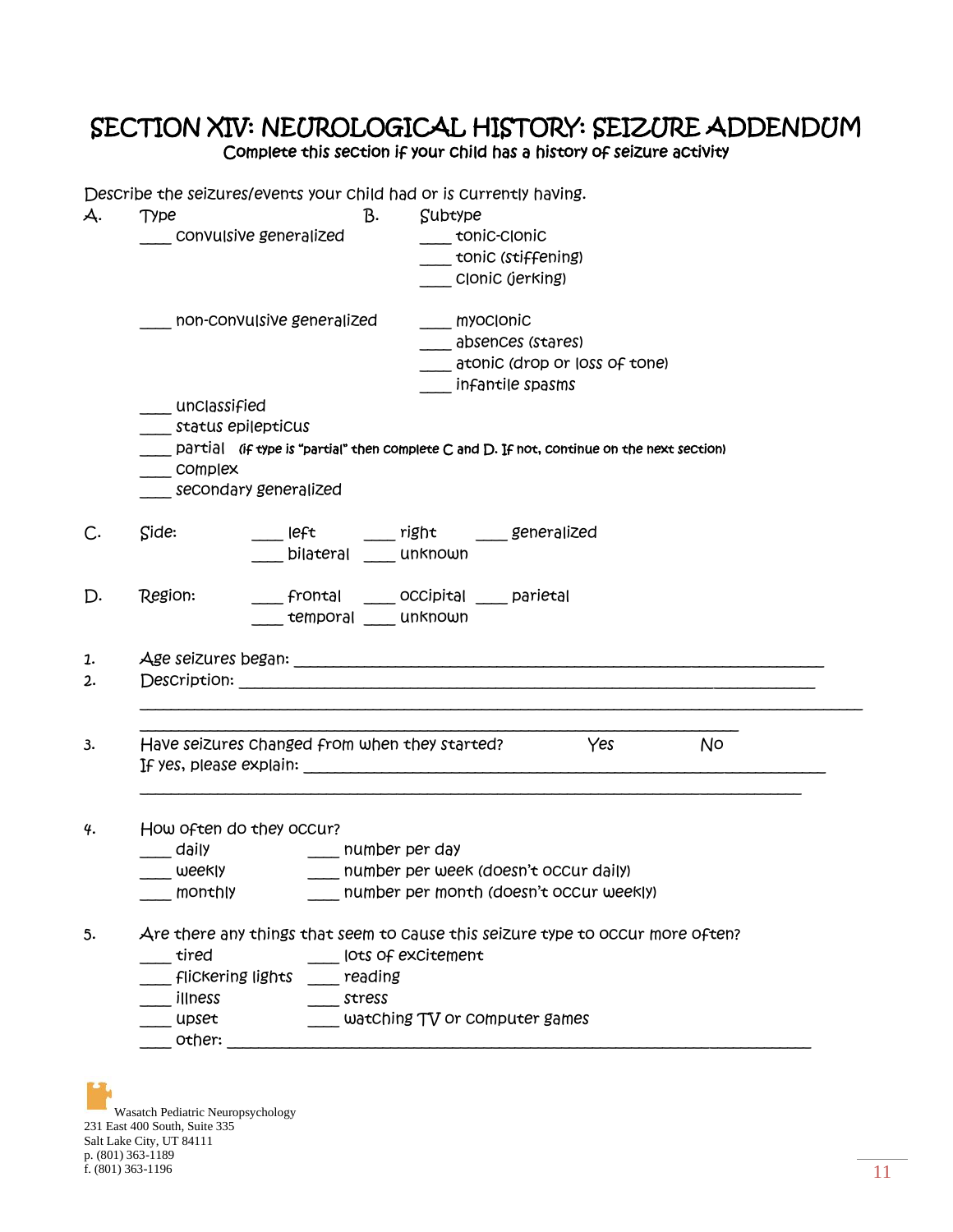6. How does he/she behave after seizures? Please mark all that apply:

| _ resume activity ____ confused for awhile<br>become irritable<br>sleep                                                                                                                                                                                                |     |    |
|------------------------------------------------------------------------------------------------------------------------------------------------------------------------------------------------------------------------------------------------------------------------|-----|----|
| ETIOLOGY:<br>Onset duet to (please also indicate age):<br>____unknown ______ encephalopathy<br>head injury head in the prain mass/tumor<br>malformation infectious<br>other (please describe)                                                                          |     |    |
| Has the child been diagnosed with:<br>Sturge Weber<br>Tuberous Sclerosis<br>Partial/Agenesis of Corpus Callosum<br>__ Landau Kleffner Syndrome<br>Cortical Dysplasia<br>___ Encephalopathy<br>$\frac{1}{2}$ Schizencephaly<br>Hydrocephalus<br>Lennox-Gastaut Syndrome |     |    |
| Previous epilepsy surgical evaluation?                                                                                                                                                                                                                                 | Yes | No |
| <b>General Questions:</b><br>Have the seizures changed the way the child acts in any way?                                                                                                                                                                              | Yes | No |
| Have grades in school gone down?                                                                                                                                                                                                                                       | Yes | No |
| Does the Child play or socialize less with friends?                                                                                                                                                                                                                    | Yes | No |
| Does the family understand the problems related to the seizures?                                                                                                                                                                                                       | Yes | No |
| Have the seizures limited what the child wanted to do in any way?                                                                                                                                                                                                      | Yes | No |
| What effect have the seizures had on the family life?<br>Financial<br>___ acting out with other children<br>decrease in number of social activities<br>emotional<br>divorce or separation<br>discipline problems with siblings<br>other                                |     |    |

Wasatch Pediatric Neuropsychology 231 East 400 South, Suite 335 Salt Lake City, UT 84111 p. (801) 363-1189 f. (801) 363-1196  $12$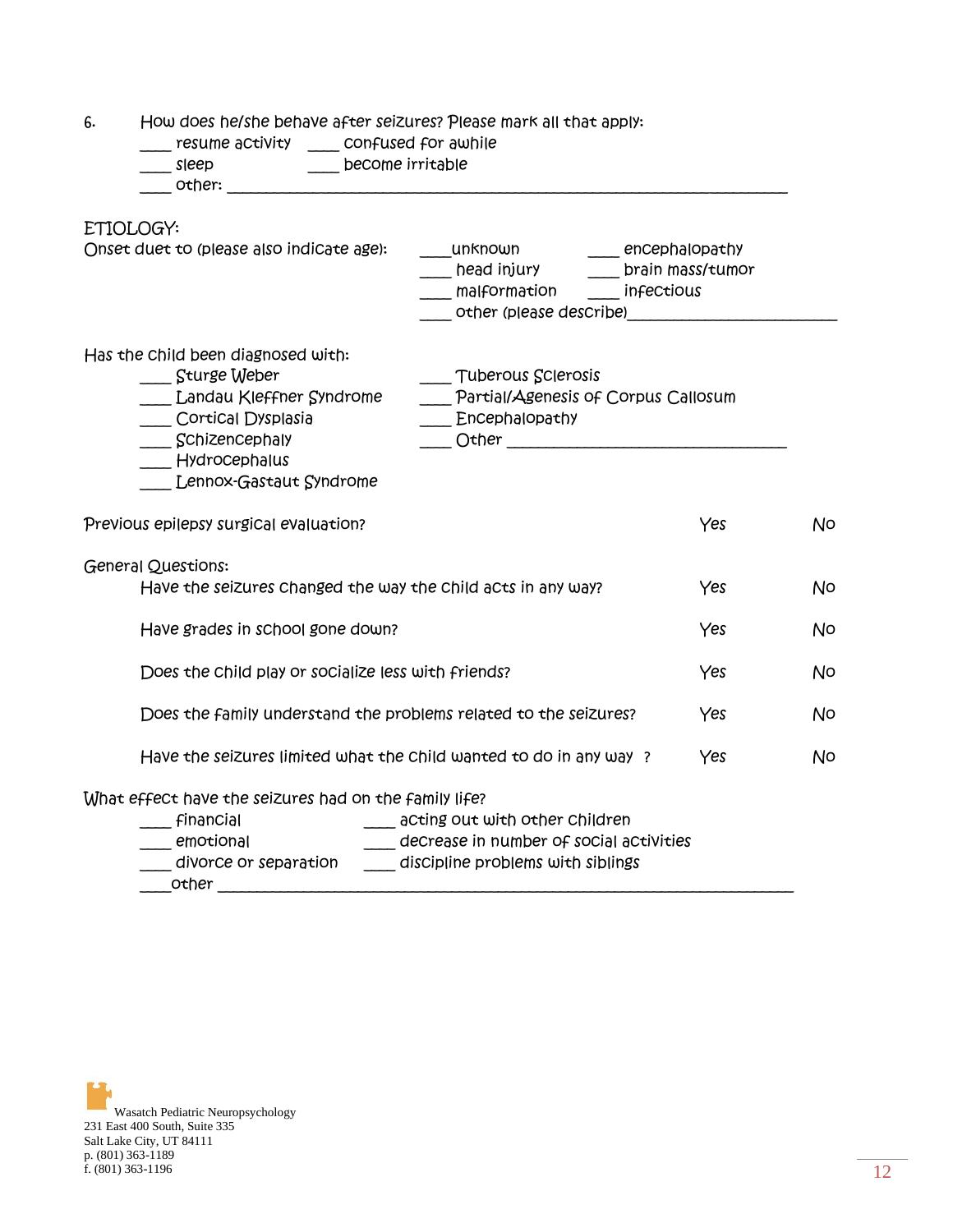### SECTION XV: PREMATURITY AND NEWBORN INTENSIVE CARE ADDENDUM Complete this section if your child had complications surrounding birth

| Newborn Intensive Care                                                                                                                                                                                                                                                  |                                                                      |  |  |  |  |  |  |  |
|-------------------------------------------------------------------------------------------------------------------------------------------------------------------------------------------------------------------------------------------------------------------------|----------------------------------------------------------------------|--|--|--|--|--|--|--|
| Dates and the contract of the contract of the contract of the contract of the contract of the contract of the contract of the contract of the contract of the contract of the contract of the contract of the contract of the                                           |                                                                      |  |  |  |  |  |  |  |
| DIAGNOSES: Please check all that apply<br><b>Bronchopulmonary Dysplasia</b><br>Pneumonia<br>Retinopathy of prematurity<br>Intraventricular Hemorrhage<br>Apnea and Bradycardia<br>Jaundice<br>PDA (patent ductus arteriosus)<br>Congenital heart problems<br>Infections | right grade: ________ left grade: ______<br>highest bilirubin level: |  |  |  |  |  |  |  |
| Did your child receive:<br>Intubation<br>$\overline{\phantom{a}}$ Oxygen<br>Surfactant<br>Antibiotics<br>__Chest tube<br>Umbilical catheters<br>Surgeries<br>Incubator                                                                                                  |                                                                      |  |  |  |  |  |  |  |
| POST NEWBORN INTENSIVE CARE UNIT HISTORY                                                                                                                                                                                                                                |                                                                      |  |  |  |  |  |  |  |
| Monitored?<br>Yes<br>Yes<br>Home oxygen?<br>Age discontinued:                                                                                                                                                                                                           | No<br>No                                                             |  |  |  |  |  |  |  |
| Yes<br>Neonatal follow up?<br>Dates of service: Dates of service:                                                                                                                                                                                                       | No                                                                   |  |  |  |  |  |  |  |
|                                                                                                                                                                                                                                                                         |                                                                      |  |  |  |  |  |  |  |
|                                                                                                                                                                                                                                                                         |                                                                      |  |  |  |  |  |  |  |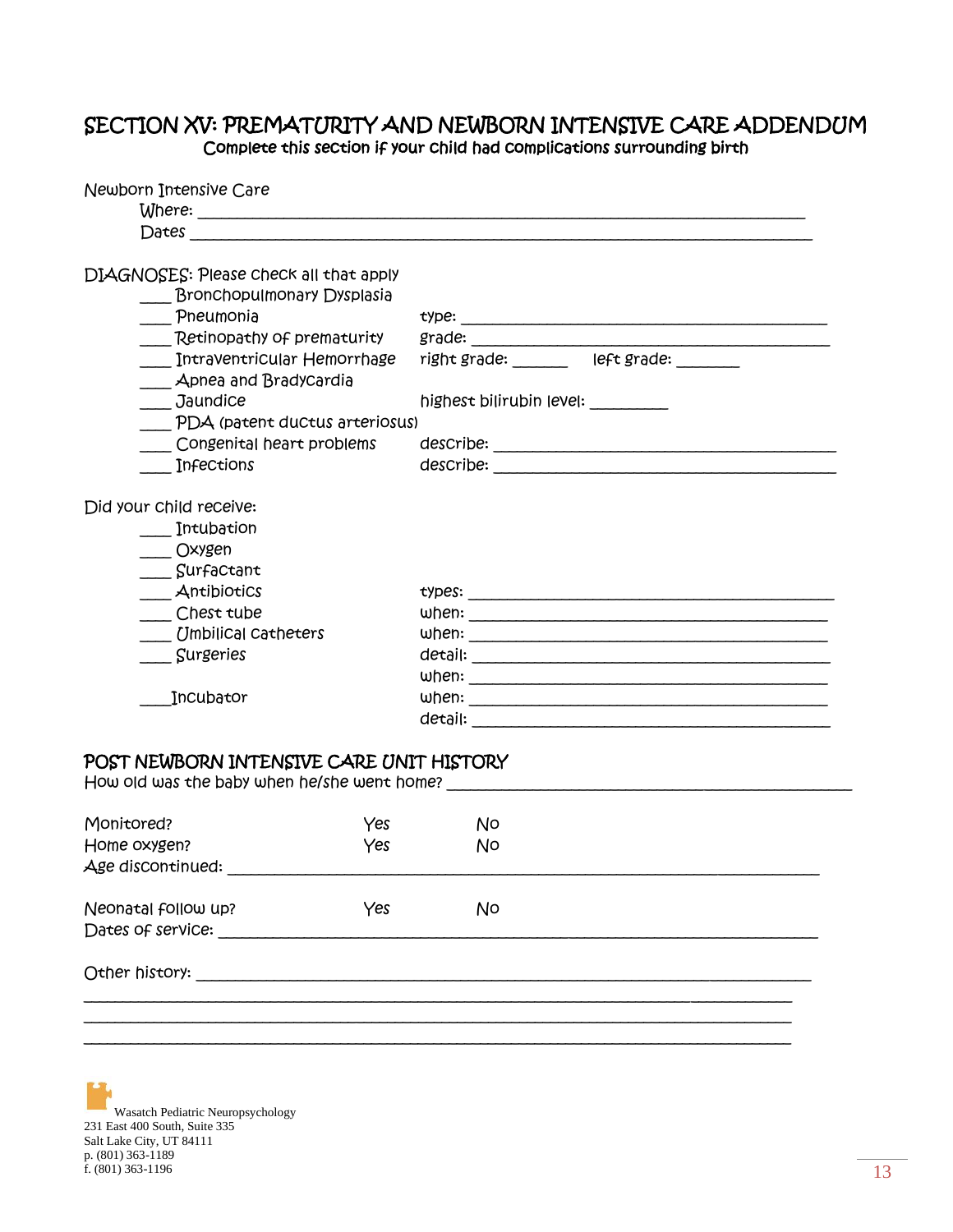# SECTION XVI: ADDENDUM: ACCIDENT/INJURY

| Complete this section if your child experienced accidents or illnesses that may have affected the                                                                                                        | brain or Central nervous system |                        |     |  |  |     |  |                                     |    |  |  |
|----------------------------------------------------------------------------------------------------------------------------------------------------------------------------------------------------------|---------------------------------|------------------------|-----|--|--|-----|--|-------------------------------------|----|--|--|
| Details:                                                                                                                                                                                                 |                                 |                        |     |  |  |     |  |                                     |    |  |  |
| Was the child taken to the emergency/urgent care?                                                                                                                                                        |                                 |                        |     |  |  | Yes |  |                                     | No |  |  |
|                                                                                                                                                                                                          |                                 |                        |     |  |  |     |  |                                     |    |  |  |
| Immediately following the injury/illness, circle any behaviors which applied:<br>Agitated/Irritable Confused Combative (fighting) Unresponsive<br>Did your child experience a loss of consciousness? Yes |                                 |                        |     |  |  | No  |  |                                     |    |  |  |
| Was your child comatose?                                                                                                                                                                                 |                                 |                        | Yes |  |  | No  |  |                                     |    |  |  |
| Glasgow coma scale (GCS) rating at scene?                                                                                                                                                                |                                 |                        |     |  |  |     |  | 1 2 3 4 5 6 7 8 9 10 11 12 13 14 15 |    |  |  |
| Glasgow coma rating (GCS) at ER admission?                                                                                                                                                               |                                 |                        |     |  |  |     |  | 1 2 3 4 5 6 7 8 9 10 11 12 13 14 15 |    |  |  |
| Did Child receive:<br>___ Intensive Care<br>Intubation                                                                                                                                                   |                                 | Duration of intubation |     |  |  |     |  |                                     |    |  |  |
| Did child receive rehabilitation services following the injury/illness?                                                                                                                                  |                                 |                        |     |  |  |     |  |                                     |    |  |  |
| Physical Therapy                                                                                                                                                                                         | Speech Therapy                  |                        |     |  |  |     |  | Occupational Therapy                |    |  |  |
| Diagnostic studies completed, check all that apply:<br>x-rays<br>CT scan<br>MRI                                                                                                                          | $Speci f$ ): $\qquad \qquad$    |                        |     |  |  |     |  |                                     |    |  |  |
|                                                                                                                                                                                                          |                                 |                        |     |  |  |     |  |                                     |    |  |  |

Wasatch Pediatric Neuropsychology 231 East 400 South, Suite 335 Salt Lake City, UT 84111 p. (801) 363-1189 f. (801) 363-1196  $14$